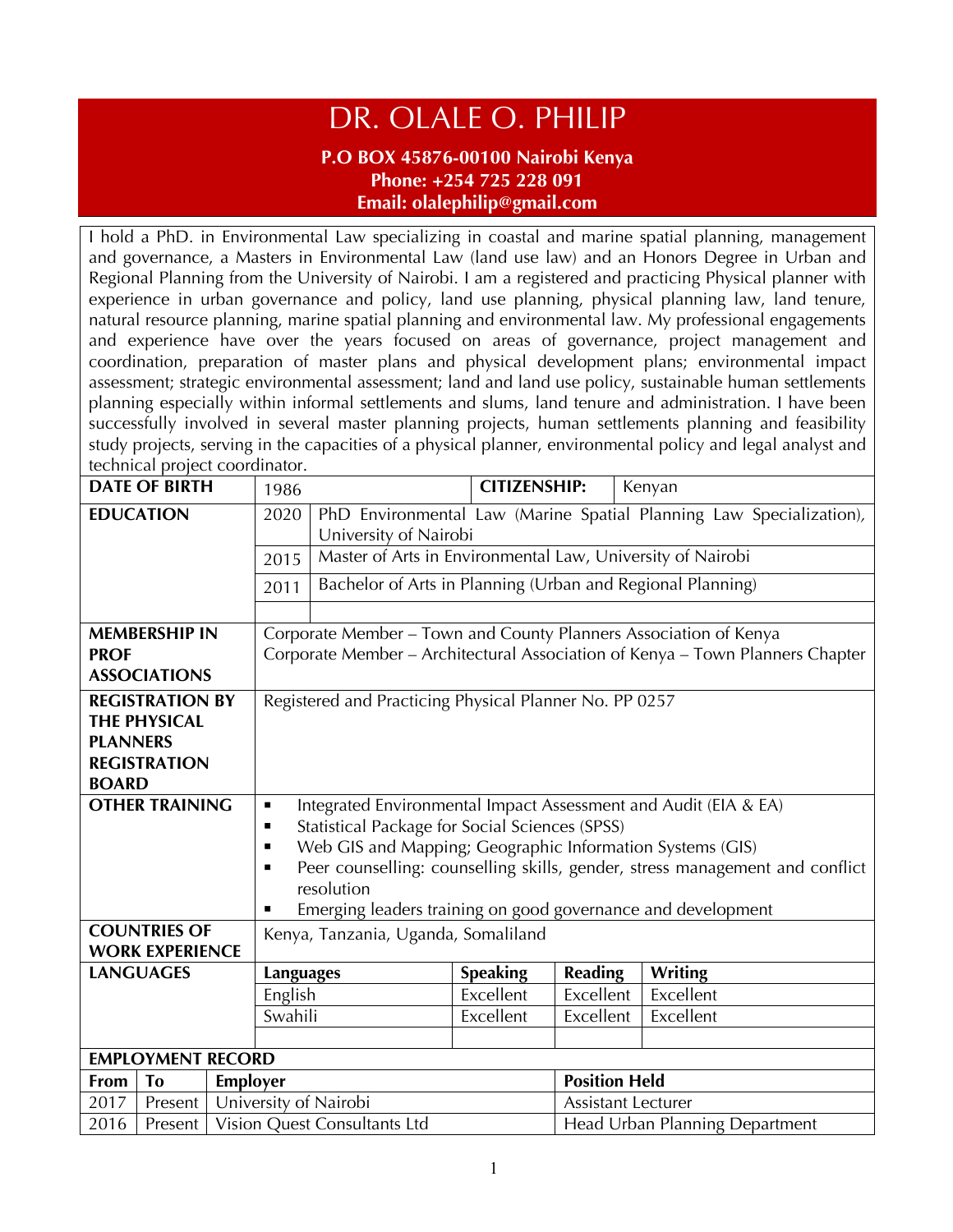|      |                                          | <b>Principal Consultant</b>                                                                                                         |
|------|------------------------------------------|-------------------------------------------------------------------------------------------------------------------------------------|
|      |                                          | Associate Researcher                                                                                                                |
|      | University of Nairobi                    |                                                                                                                                     |
|      |                                          | Associate Consultant                                                                                                                |
| 2012 | Architectural Association of Kenya (AAK) | <b>Project Assistant</b>                                                                                                            |
| 2011 | <b>KENMT Bill Engineers and Planners</b> | Assistant Planner, EIA Expert Assistant                                                                                             |
|      |                                          | 2016   Present   UDELC Consultants Ltd<br>Present   Centre for Urban Research and Innovations -<br>Present   Silverwind Consultants |

|                                        | <b>URBAN AND REGIONAL PLANNING PROJECTS</b>                                                                                                                                                                                                                                                                                                                                                                                                                                                                                                                                                                                                                                                             |
|----------------------------------------|---------------------------------------------------------------------------------------------------------------------------------------------------------------------------------------------------------------------------------------------------------------------------------------------------------------------------------------------------------------------------------------------------------------------------------------------------------------------------------------------------------------------------------------------------------------------------------------------------------------------------------------------------------------------------------------------------------|
| <b>Project Name</b>                    | <b>Thika Technical Training Institute</b>                                                                                                                                                                                                                                                                                                                                                                                                                                                                                                                                                                                                                                                               |
|                                        | <b>Master Plan</b>                                                                                                                                                                                                                                                                                                                                                                                                                                                                                                                                                                                                                                                                                      |
| Year                                   | 2021                                                                                                                                                                                                                                                                                                                                                                                                                                                                                                                                                                                                                                                                                                    |
| <b>Location</b>                        | Thika, Kenya                                                                                                                                                                                                                                                                                                                                                                                                                                                                                                                                                                                                                                                                                            |
| <b>Client</b>                          | Thika Technical Training Institute                                                                                                                                                                                                                                                                                                                                                                                                                                                                                                                                                                                                                                                                      |
| <b>Main Project</b><br><b>Features</b> | This master plan is intended as a living document for guiding the evolution of the<br>Institute's physical setting over the next 25 years. It is meant to help current and<br>future generations of decision makers understand where buildings, open spaces,<br>pedestrian connections, and infrastructure should be located and how they will<br>relate to their surroundings and the institution at large.                                                                                                                                                                                                                                                                                            |
| <b>Positions Held</b>                  | <b>Physical Planner</b>                                                                                                                                                                                                                                                                                                                                                                                                                                                                                                                                                                                                                                                                                 |
| <b>Activities Performed</b>            | Defined a vision for future growth and development of the Institute over the<br>$\bullet$<br>next 10 years.<br>Designed an overall integrated spatial framework for the Institute's growth<br>$\bullet$<br>Designed a basis for coordinated programming of capital projects and budget<br>$\bullet$<br>Prepared a framework for coordinate development of physical structures for<br>$\bullet$<br>efficient service delivery and quality training.<br>Planned for the provision of adequate structures which will help the Institute<br>to evaluate and monitor the efficiency of its programs                                                                                                          |
| <b>Project Name</b>                    | Diagnostic Assessment of Institutional, Socio-Economic, Spatial Planning                                                                                                                                                                                                                                                                                                                                                                                                                                                                                                                                                                                                                                |
|                                        | <b>Assessment for Dadaab</b>                                                                                                                                                                                                                                                                                                                                                                                                                                                                                                                                                                                                                                                                            |
| Year                                   | 2020                                                                                                                                                                                                                                                                                                                                                                                                                                                                                                                                                                                                                                                                                                    |
| <b>Location</b>                        | Dadaab, Garissa County                                                                                                                                                                                                                                                                                                                                                                                                                                                                                                                                                                                                                                                                                  |
| <b>Client</b>                          | World Bank                                                                                                                                                                                                                                                                                                                                                                                                                                                                                                                                                                                                                                                                                              |
| <b>Main Project</b><br><b>Features</b> | The objective of the consultancy on Spatial Planning is to provide guidance on<br>urban planning and land administration arrangements in the Daadab area,<br>towards encouraging an inclusive and integrated planning approach that supports<br>development of the Daadab area as a thriving municipality.                                                                                                                                                                                                                                                                                                                                                                                              |
| <b>Positions Held</b>                  | <b>Spatial Planning Consultant</b>                                                                                                                                                                                                                                                                                                                                                                                                                                                                                                                                                                                                                                                                      |
| <b>Activities Performed</b>            | Undertook situational analysis and mapping of Dadaab area in terms of<br>$\bullet$<br>geographical extents, population growth push and pull factors, strategic<br>advantages and linkages between Dadaab and the region;<br>Undertook an assessment of land tenure and land administration<br>$\bullet$<br>arrangements in the Dadaab area; land tenure regimes, key players, role of<br>refugee communities in management of community land and areas of<br>conflicts;<br>Provided technical support in demarcation of extent of Dadaab municipality,<br>٠<br>as guided by the County, and provide anecdotal guidance on steps to be<br>undertaken in order to achieve conferment to municipal status; |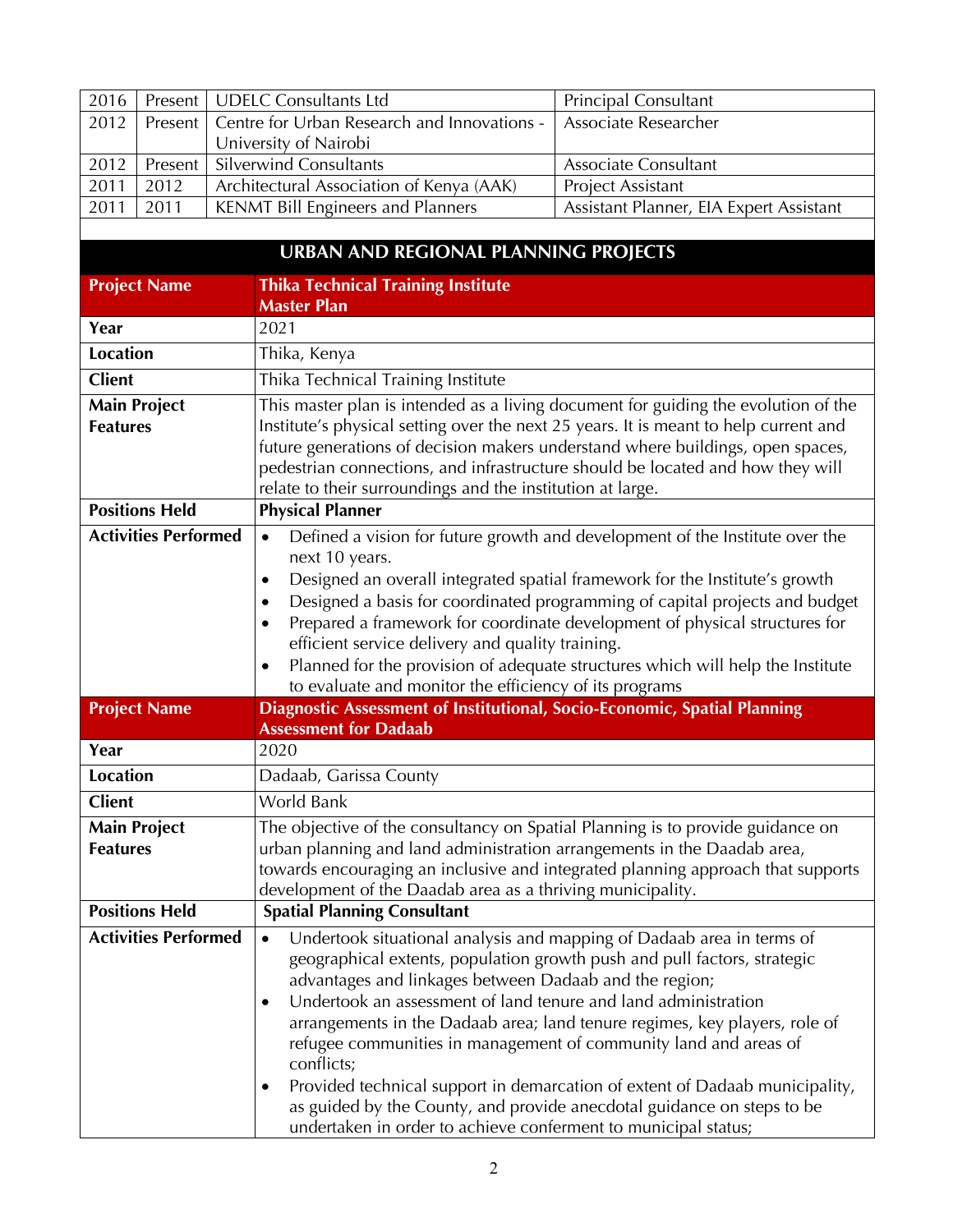|                                  | Mapped out potential economic nodes in the Dadaab area, highlighting on<br>$\bullet$<br>spatial linkages between Dadaab and other sub-counties in Garissa;           |
|----------------------------------|----------------------------------------------------------------------------------------------------------------------------------------------------------------------|
|                                  | Provided guidance on redevelopment of Ifo 2 and Kambioos settlements;                                                                                                |
|                                  | Identified capacity and institutional needs, as relates to urban planning and<br>$\bullet$                                                                           |
|                                  | land administration functions, that need to be set up for running Dadaab as a                                                                                        |
|                                  | functional municipality including staffing, budget etc                                                                                                               |
|                                  | Developed a guidance note towards institutionalizing integrated spatial<br>$\bullet$                                                                                 |
|                                  | planning systems, that support inclusiveness between the host and refugee                                                                                            |
|                                  | communities                                                                                                                                                          |
| <b>Project Name</b>              | Preparation of Research Paper on Sustainable Gender Justice and Social                                                                                               |
|                                  | <b>Protection in Provision of Adequate Housing in Kenya</b>                                                                                                          |
| Year                             | 2020                                                                                                                                                                 |
| <b>Location</b>                  | Kenya                                                                                                                                                                |
| <b>Client</b>                    | <b>Friedrich Ebert Stiftung</b>                                                                                                                                      |
| <b>Main Project</b>              | This research paper argues for the plight of women and other Special Interest                                                                                        |
| <b>Features</b>                  | Groups (SIGs) in pursuit of adequate and affordable housing and access to basic                                                                                      |
|                                  | services within the current policy, legal and practices in the urban housing sector                                                                                  |
|                                  | in Kenya.                                                                                                                                                            |
| <b>Positions Held</b>            | <b>Co-Researcher</b>                                                                                                                                                 |
| <b>Activities Performed</b>      | Preparation of research instruments<br>$\bullet$                                                                                                                     |
|                                  | Data collection and analysis<br>$\bullet$<br>Discussions with community members                                                                                      |
|                                  | $\bullet$<br>Preparation of policy paper<br>$\bullet$                                                                                                                |
|                                  | Policy editing                                                                                                                                                       |
|                                  |                                                                                                                                                                      |
| <b>Project Name</b>              |                                                                                                                                                                      |
|                                  | Consultancy Services for the preparation of Naromoru Local Physical and Land<br><b>Use Development Plan</b>                                                          |
| Year                             | 2020 - 2021                                                                                                                                                          |
| <b>Location</b>                  | Kenya                                                                                                                                                                |
| <b>Client</b>                    | County Government of Nyeri                                                                                                                                           |
| <b>Main Project</b>              | Undertaking a situation and contextual analysis to establish the state of affairs of                                                                                 |
| <b>Features</b>                  | development in the urban area; preparing a geo-referenced base map for the                                                                                           |
|                                  | urban area and designing a detailed land use projection and proposals for the                                                                                        |
|                                  | urban area for purpose of development control.                                                                                                                       |
| <b>Positions Held</b>            | <b>Physical Planning Consultant</b>                                                                                                                                  |
| <b>Activities Performed</b>      | Undertaking a situation analysis to establish the state of affairs of development<br>$\bullet$                                                                       |
|                                  | in the urban area.                                                                                                                                                   |
|                                  | Preparing Geo-referenced base map for the urban area<br>٠                                                                                                            |
|                                  | Designing detailed land use proposals and planning standards for the urban                                                                                           |
|                                  | area for purpose of development control.<br>٠                                                                                                                        |
|                                  | Designing a connectivity network within the town for infrastructure provision.<br>Conducting a validation of ownership for market plots in conjunction with the<br>٠ |
|                                  | client and National Land Commission                                                                                                                                  |
| <b>Project Name</b>              | Consultancy Services for the preparation of Limuru Local Physical and Land Use                                                                                       |
|                                  | <b>Development Plan</b>                                                                                                                                              |
| Year                             | $2020 -$                                                                                                                                                             |
| <b>Location</b><br><b>Client</b> | Kenya<br>County Government of Kiambu                                                                                                                                 |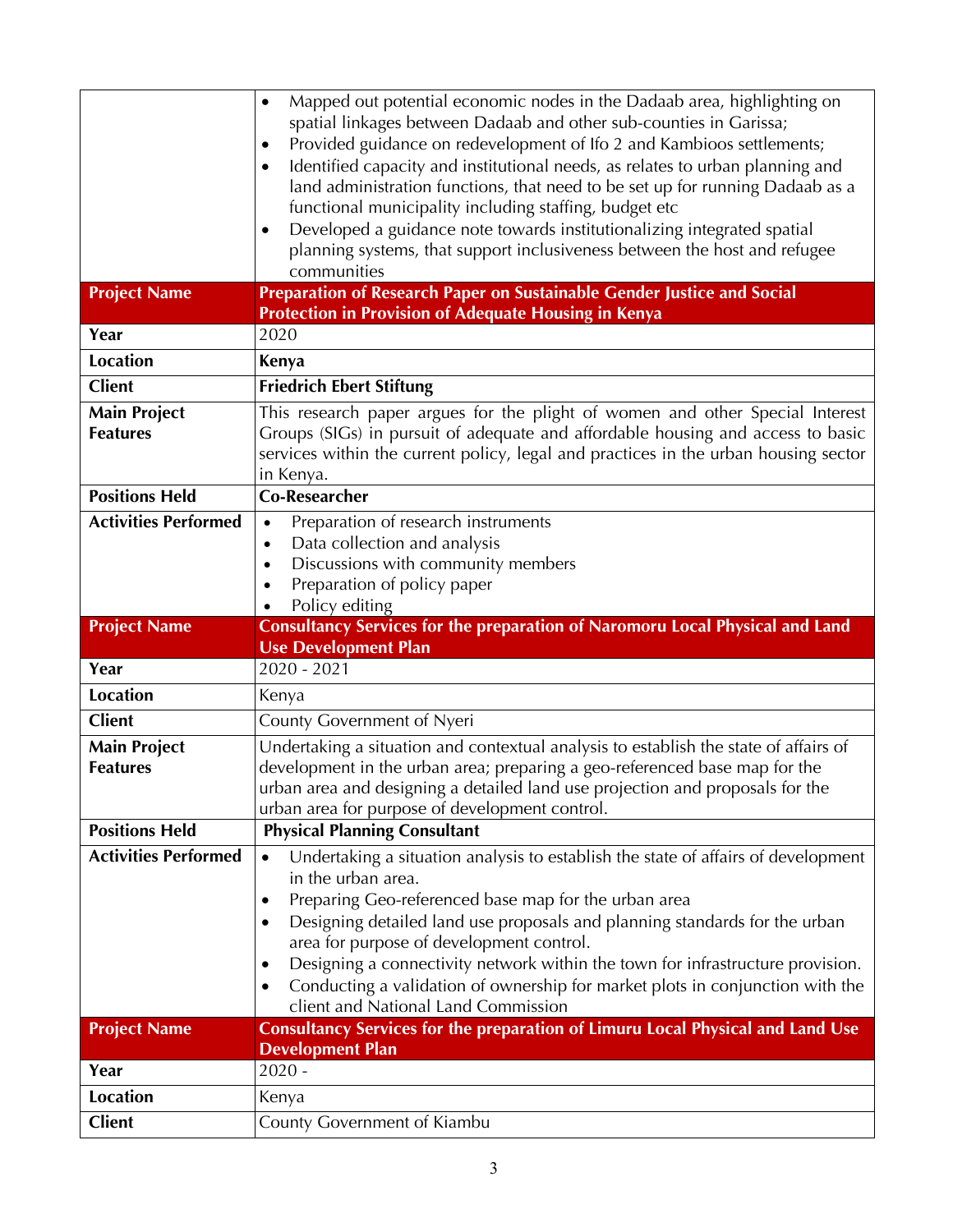| Undertaking a situation and contextual analysis to establish the state of affairs of                                                                        |
|-------------------------------------------------------------------------------------------------------------------------------------------------------------|
| development in the urban area; preparing a geo-referenced base map for the                                                                                  |
| urban area and designing a detailed land use projection and proposals for the                                                                               |
| urban area for purpose of development control.                                                                                                              |
| <b>Physical Planning Consultant</b>                                                                                                                         |
| Undertaking a situation analysis to establish the state of affairs of development<br>$\bullet$                                                              |
| in the urban area.                                                                                                                                          |
| Preparing Geo-referenced base map for the urban area<br>$\bullet$                                                                                           |
| Designing detailed land use proposals and planning standards for the urban                                                                                  |
| area for purpose of development control.                                                                                                                    |
| Designing a connectivity network within the town for infrastructure provision.                                                                              |
| Preparing the urban area zoning plan and land use plans                                                                                                     |
| Consultancy Services for the preparation of Kikuyu Local Physical and Land Use<br><b>Development Plan</b>                                                   |
| 2020 - 2021                                                                                                                                                 |
| Kenya                                                                                                                                                       |
|                                                                                                                                                             |
| County Government of Kiambu                                                                                                                                 |
| Undertaking a situation and contextual analysis to establish the state of affairs of                                                                        |
| development in the urban area; preparing a geo-referenced base map for the<br>urban area and designing a detailed land use projection and proposals for the |
| urban area for purpose of development control.                                                                                                              |
| <b>Physical Planning Consultant</b>                                                                                                                         |
| Undertaking a situation analysis to establish the state of affairs of development<br>$\bullet$                                                              |
| in the urban area.                                                                                                                                          |
| Preparing Geo-referenced base map for the urban area                                                                                                        |
| Designing detailed land use proposals and planning standards for the urban                                                                                  |
| area for purpose of development control.                                                                                                                    |
| Designing a connectivity network within the town for infrastructure provision.<br>$\bullet$                                                                 |
| Preparing the urban area zoning plan and land use plans                                                                                                     |
| Consultancy Services for the preparation of Karuri Local Physical and Land                                                                                  |
| <b>Use Development Plan</b>                                                                                                                                 |
| 2020 - 2021                                                                                                                                                 |
| Kenya                                                                                                                                                       |
| County Government of Kiambu                                                                                                                                 |
| Undertaking a situation and contextual analysis to establish the state of affairs                                                                           |
| of development in the urban area; preparing a geo-referenced base map for                                                                                   |
| the urban area and designing a detailed land use projection and proposals for                                                                               |
| the urban area for purpose of development control.                                                                                                          |
| <b>Physical Planning Consultant</b>                                                                                                                         |
| Undertaking a situation analysis to establish the state of affairs of development<br>$\bullet$                                                              |
| in the urban area.                                                                                                                                          |
| Undertaking community and stakeholder consultations<br>٠                                                                                                    |
| Preparing Geo-referenced base map for the urban area                                                                                                        |
| Designing detailed land use proposals and planning standards for the urban<br>area for purpose of development control.                                      |
| Designing a connectivity network within the town for infrastructure provision.                                                                              |
| Preparing the urban area zoning plan and land use plans                                                                                                     |
|                                                                                                                                                             |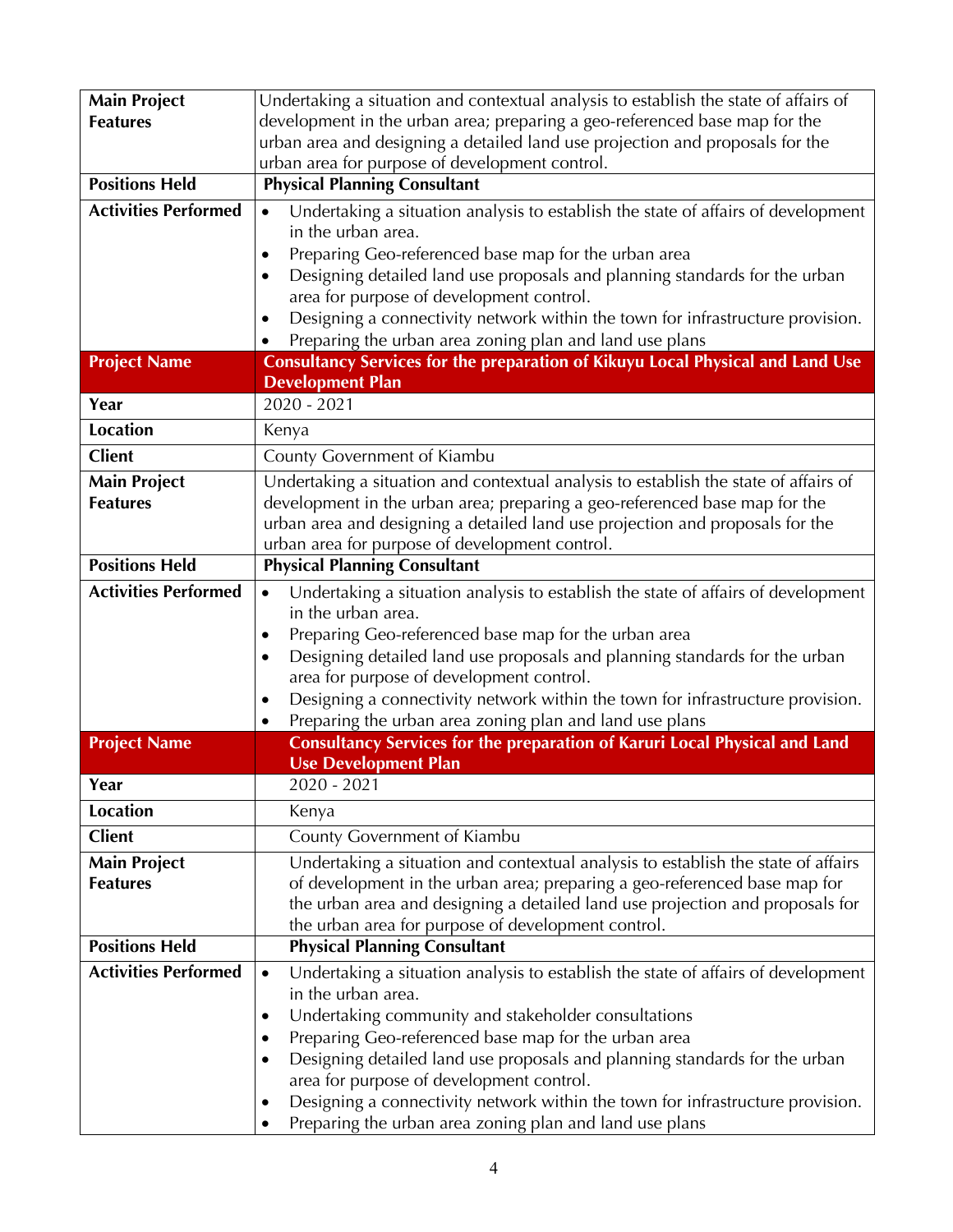| <b>Project Name</b>                    | <b>Consultancy Services for Individual Physical Planning Consultant</b>                                                                                                                                                                                                                                                                                                                                                                                                                                                                                                                                                                                                               |
|----------------------------------------|---------------------------------------------------------------------------------------------------------------------------------------------------------------------------------------------------------------------------------------------------------------------------------------------------------------------------------------------------------------------------------------------------------------------------------------------------------------------------------------------------------------------------------------------------------------------------------------------------------------------------------------------------------------------------------------|
| Year                                   | 2018 - 2019                                                                                                                                                                                                                                                                                                                                                                                                                                                                                                                                                                                                                                                                           |
| <b>Location</b>                        | Nairobi, Garissa, Kakamega, Kilifi, Mombasa, Nakuru, Kisumu Counties                                                                                                                                                                                                                                                                                                                                                                                                                                                                                                                                                                                                                  |
| <b>Client</b>                          | Ministry of Transport Infrastructure Housing and Urban Development, State<br>Department of Housing and Urban Development, Kenya Informal Settlements<br>Improvement Project (KISIP)                                                                                                                                                                                                                                                                                                                                                                                                                                                                                                   |
| <b>Main Project</b><br><b>Features</b> | The primary objective of the assignment for the Physical Planner Expert was to<br>ensure that planning activities under KISIP Component 2 that supported<br>systematization and scale-up of ongoing efforts to strengthen settlement planning<br>and tenure security in urban informal settlements were carried out efficiently and<br>to completion.                                                                                                                                                                                                                                                                                                                                 |
| <b>Positions Held</b>                  | <b>Physical Planning Consultant</b>                                                                                                                                                                                                                                                                                                                                                                                                                                                                                                                                                                                                                                                   |
| <b>Activities Performed</b>            | Reviewed technical reports submitted by consultants in the Planning and<br>$\bullet$<br>Survey consultancies<br>Assessed technical Planning problems/challenges and advised KISIP on<br>٠<br>innovative solutions<br>Provided overall technical assistance to KISIP Planning projects, from their<br>٠<br>planning, implementation and monitoring<br>Responsible to ensure effective quality control systems were in place and<br>٠<br>consultancy firms worked in compliance with technical specifications and<br>World Bank quality standards<br>Participated in KISIP-World Bank mission events, including undertaking site<br>٠<br>visits to activities in participating counties |
|                                        |                                                                                                                                                                                                                                                                                                                                                                                                                                                                                                                                                                                                                                                                                       |
|                                        |                                                                                                                                                                                                                                                                                                                                                                                                                                                                                                                                                                                                                                                                                       |
| <b>Project Name</b><br>Year            | Sustainable Urban Economic Development (SUED) Programme<br>2019                                                                                                                                                                                                                                                                                                                                                                                                                                                                                                                                                                                                                       |
| <b>Location</b>                        | Kenya                                                                                                                                                                                                                                                                                                                                                                                                                                                                                                                                                                                                                                                                                 |
| <b>Client</b>                          |                                                                                                                                                                                                                                                                                                                                                                                                                                                                                                                                                                                                                                                                                       |
| <b>Main Project</b><br><b>Features</b> | <b>ITAD Ltd and Oxford Policy Management</b><br>The Sustainable Urban Economic Development (SUED) Programme is a £60<br>million, five-year programme supported by the British Government through the<br>Department for International Development (DFID). The programme aims to<br>support up to 10 fast growing municipalities to develop sustainable urban<br>economic plans and to draw in investment for key climate-resilient infrastructure<br>and value chain projects.                                                                                                                                                                                                         |
| <b>Positions Held</b>                  | <b>Urban Development Expert</b>                                                                                                                                                                                                                                                                                                                                                                                                                                                                                                                                                                                                                                                       |
| <b>Activities Performed</b>            | As the Urban Development Expert for the Monitoring, Evaluation and Learning<br>(MEL) component of the Sustainable Urban Economic Development Programme<br>(SUED) I continue to provide support in coordination with ITAD and<br>implementing team on the following activities: in-country support to MEL<br>framework finalisation, support on the field visit to assess data availability, and in-<br>country MEL support, drawing on expertise in Kenyan urban development                                                                                                                                                                                                          |
| <b>Project Name</b>                    | Dialogues on Informality: Land Sharing as a Sustainable approach to Tenure                                                                                                                                                                                                                                                                                                                                                                                                                                                                                                                                                                                                            |
|                                        | Security in Kiandutu Informal Settlement Thika, Kenya                                                                                                                                                                                                                                                                                                                                                                                                                                                                                                                                                                                                                                 |
| Year                                   | 2018                                                                                                                                                                                                                                                                                                                                                                                                                                                                                                                                                                                                                                                                                  |
| <b>Location</b>                        | Kenya, Thika                                                                                                                                                                                                                                                                                                                                                                                                                                                                                                                                                                                                                                                                          |
| <b>Client</b><br><b>Main Project</b>   | African Urban Research Initiative (AURI)<br>The long-term goal of the study was to facilitate adoption of policy strategies that                                                                                                                                                                                                                                                                                                                                                                                                                                                                                                                                                      |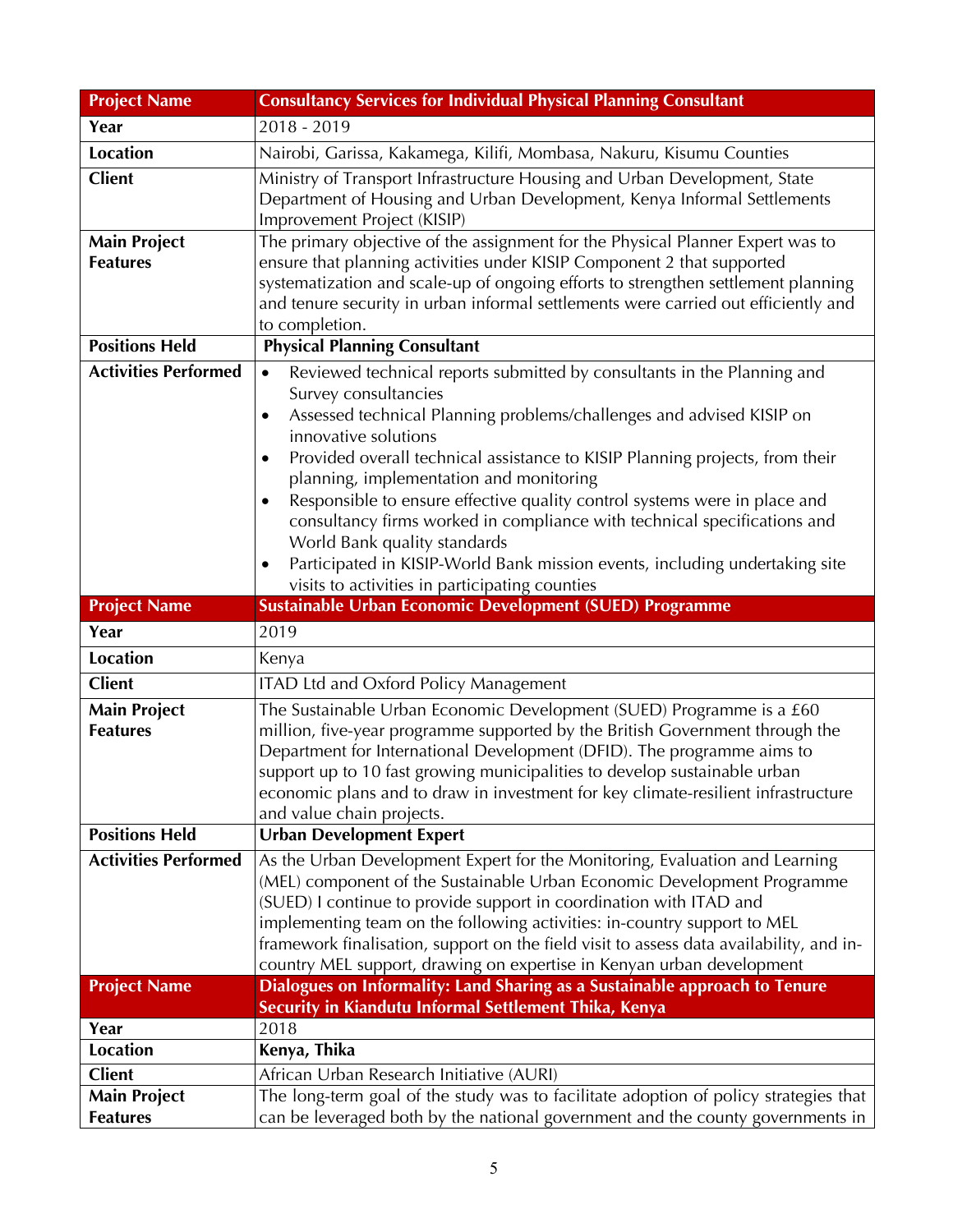|                             | Kenya; in sustainably tackling land access constraints faced by urban poor in                                                                         |  |  |
|-----------------------------|-------------------------------------------------------------------------------------------------------------------------------------------------------|--|--|
|                             | accessing land and respectable shelter.                                                                                                               |  |  |
| <b>Positions Held</b>       | <b>Researcher</b>                                                                                                                                     |  |  |
| <b>Activities Performed</b> | Analysing the implication of land use systems and morphology of Kiandutu<br>$\bullet$                                                                 |  |  |
|                             | informal settlement on land sharing                                                                                                                   |  |  |
|                             | Assessing the prospects for land sharing in Kiandutu Informal settlement<br>$\bullet$                                                                 |  |  |
|                             | Proposed an acceptable physical planning model based on the principles of<br>$\bullet$                                                                |  |  |
|                             | land sharing - densification, housing layout, housing reconstruction and                                                                              |  |  |
|                             | infrastructure and amenities provision                                                                                                                |  |  |
|                             | Discussions with community members<br>$\bullet$                                                                                                       |  |  |
| <b>Project Name</b>         | Preparation of research paper                                                                                                                         |  |  |
|                             | Planning and Surveying of Selected Informal Settlements in Kisumu, Uasin<br>Gishu, Mombasa, Kilifi, Nakuru, Garissa and Nyeri Counties: Cluster III - |  |  |
|                             | <b>Nakuru County</b>                                                                                                                                  |  |  |
| Year                        | 2018                                                                                                                                                  |  |  |
| <b>Location</b>             | Kenya                                                                                                                                                 |  |  |
| <b>Client</b>               | E & G Spatial Consultants Ltd                                                                                                                         |  |  |
| <b>Main Project</b>         | The main objective of this project was to undertake planning and surveying to                                                                         |  |  |
| <b>Features</b>             | facilitate provision of security of tenure to people living in informal settlements in                                                                |  |  |
|                             | Nakuru County.                                                                                                                                        |  |  |
| <b>Positions Held</b>       | <b>Urban Planner and Editor</b>                                                                                                                       |  |  |
| <b>Activities Performed</b> | Settlement profiling and analysis<br>$\bullet$                                                                                                        |  |  |
|                             | Preparation of settlement advisory plans<br>$\bullet$                                                                                                 |  |  |
|                             | Assessing compliance with the project terms of reference<br>$\bullet$                                                                                 |  |  |
|                             |                                                                                                                                                       |  |  |
|                             | Copy editing of project socio-economic profile and analysis reports<br>$\bullet$                                                                      |  |  |
|                             | Copy editing of settlement advisory plans                                                                                                             |  |  |
| <b>Project Name</b>         | <b>Consultancy Services to Support the Formulation of Housing Policy for Kisumu</b>                                                                   |  |  |
|                             | <b>County</b>                                                                                                                                         |  |  |
| Year                        | $2017 - 2018$                                                                                                                                         |  |  |
| <b>Location</b>             | Kenya – Kisumu County                                                                                                                                 |  |  |
| <b>Client</b>               | Kenya Informal Settlements Improvements Program (KISIP)                                                                                               |  |  |
| Main Project                | The objective of this assignment was 'to develop a Housing Policy for Kisumu                                                                          |  |  |
| Features:                   | County 'that articulates a vision, guiding principles, priority issues and                                                                            |  |  |
|                             | recommended actions towards achieving an adequate supply of housing to meet                                                                           |  |  |
|                             | the full range of incomes and needs. The scope of the assignment included                                                                             |  |  |
|                             | formulation of a coherent set of values and principles designed to facilitate<br>affordable housing development in Mombasa through a consultative and |  |  |
|                             | participatory process that involved all socio-economic groups (including the                                                                          |  |  |
|                             | County Government and other key Stakeholders). It also included understanding                                                                         |  |  |
|                             | existing challenges facing the local housing sector in general and housing                                                                            |  |  |
|                             | development in particular, and recommending strategies for overcoming these.                                                                          |  |  |
| <b>Positions Held</b>       | Urban Planner/Environmental Expert/Project Manager                                                                                                    |  |  |
| <b>Activities Performed</b> | Reviewing of planning and environmental policy and regulatory instruments<br>$\bullet$                                                                |  |  |
|                             | Analysing environmental sustainability of past and current housing<br>$\bullet$                                                                       |  |  |
|                             | interventions and practices                                                                                                                           |  |  |
|                             | Analysing existing land use plans<br>٠                                                                                                                |  |  |
|                             | Reviewing planning laws and by-laws, zoning and land use regulations,<br>٠                                                                            |  |  |
|                             | infrastructure standards, guidelines for provision of social amenities and<br>services;                                                               |  |  |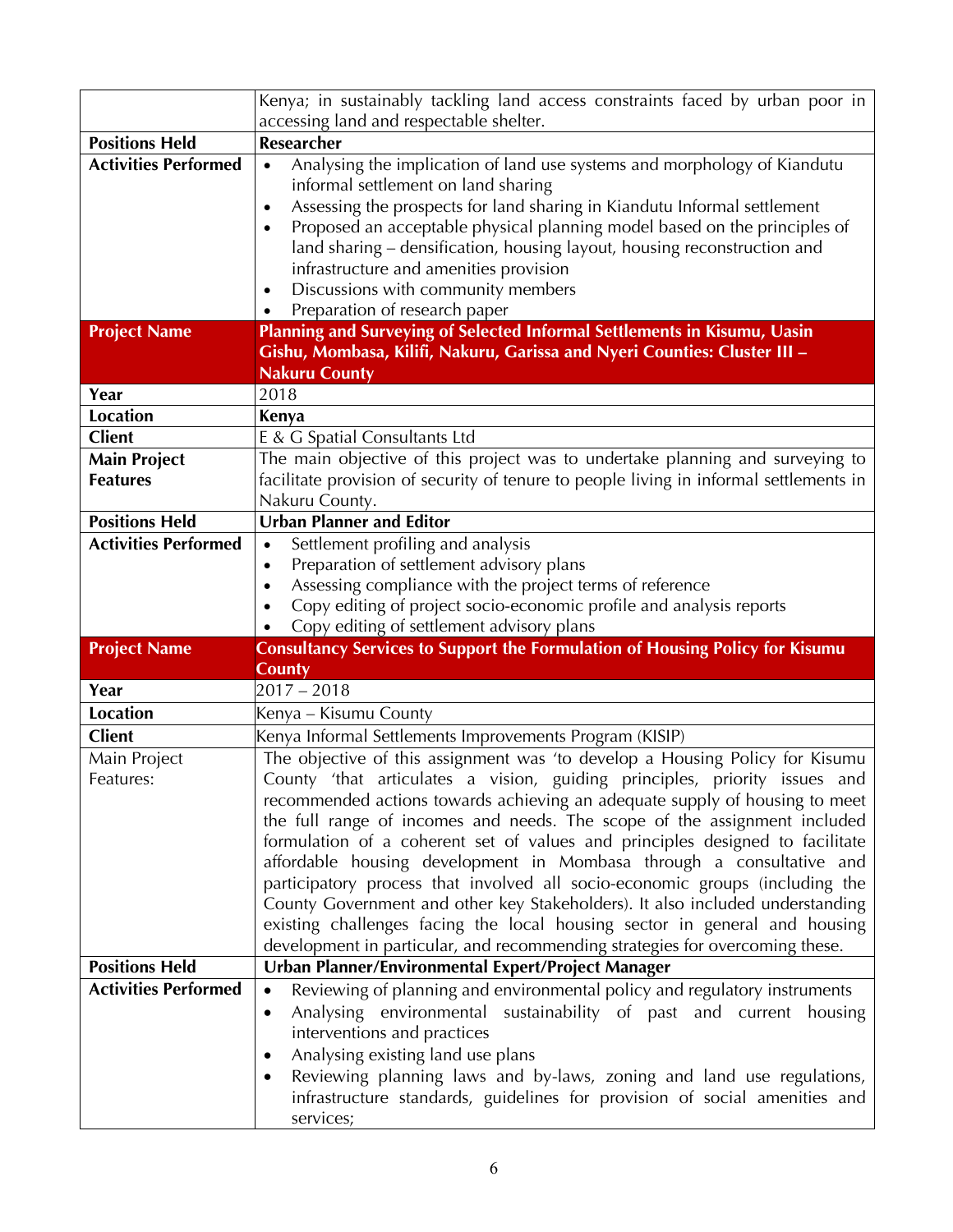|                             | Engaging continuously with national and county government officials,<br>$\bullet$<br>community stakeholders and any other relevant housing sector actors<br>Developing policy and regulatory options<br>٠<br>Conducting stakeholder consultations and workshops<br>٠                                                                                                                                                                                                                                                                                                |
|-----------------------------|---------------------------------------------------------------------------------------------------------------------------------------------------------------------------------------------------------------------------------------------------------------------------------------------------------------------------------------------------------------------------------------------------------------------------------------------------------------------------------------------------------------------------------------------------------------------|
|                             | Compiling the draft and final policy document<br>$\bullet$                                                                                                                                                                                                                                                                                                                                                                                                                                                                                                          |
|                             | Manage all project activities including scheduling of activities and allocation                                                                                                                                                                                                                                                                                                                                                                                                                                                                                     |
|                             | of needed resources;                                                                                                                                                                                                                                                                                                                                                                                                                                                                                                                                                |
|                             | Approving consultants' timesheets and raise invoices to the client; and Work<br>$\bullet$                                                                                                                                                                                                                                                                                                                                                                                                                                                                           |
|                             | with the team leader in playing the oversight role on all experts and their                                                                                                                                                                                                                                                                                                                                                                                                                                                                                         |
|                             | activities.                                                                                                                                                                                                                                                                                                                                                                                                                                                                                                                                                         |
| <b>Project Name</b>         | Review of Guidelines for Land Tenure Regularization in Informal Settlements                                                                                                                                                                                                                                                                                                                                                                                                                                                                                         |
|                             |                                                                                                                                                                                                                                                                                                                                                                                                                                                                                                                                                                     |
| Year                        | 2017                                                                                                                                                                                                                                                                                                                                                                                                                                                                                                                                                                |
| Location                    | Kenya                                                                                                                                                                                                                                                                                                                                                                                                                                                                                                                                                               |
| <b>Client</b>               | Ministry of Transport, Infrastructure, Housing and Urban Development                                                                                                                                                                                                                                                                                                                                                                                                                                                                                                |
| Main Project<br>Features:   | To review and update the reports on guidelines for the regularization of land<br>tenure in informal settlements with the view to expanding the options for land                                                                                                                                                                                                                                                                                                                                                                                                     |
|                             | rights regimes for informal settlements in both public and private land". This                                                                                                                                                                                                                                                                                                                                                                                                                                                                                      |
|                             | includes an analysis of the two reports with a view to establishing their relevance                                                                                                                                                                                                                                                                                                                                                                                                                                                                                 |
|                             | to the provision of an adequate framework for developing innovative regulations                                                                                                                                                                                                                                                                                                                                                                                                                                                                                     |
|                             | and guidelines that facilitate informal settlement regularization as well as the                                                                                                                                                                                                                                                                                                                                                                                                                                                                                    |
|                             | extent to which they take into consideration the provisions of the current                                                                                                                                                                                                                                                                                                                                                                                                                                                                                          |
|                             | constitutional, national policy and regulatory provisions.                                                                                                                                                                                                                                                                                                                                                                                                                                                                                                          |
| <b>Positions Held</b>       | <b>Assistant Planner</b>                                                                                                                                                                                                                                                                                                                                                                                                                                                                                                                                            |
| <b>Activities Performed</b> | Reviewing: (i) the policy and legal framework for regularization of urban<br>$\bullet$<br>informal settlements; and (ii) past regularization experiences in Kenya<br>(including lessons learned and best practices in Kenya and elsewhere.<br>Developing the best alternative approaches of implementing the National<br>٠<br>Land Policy recommendations relating to informal settlements.<br>Developing a list of relevant stakeholders and preparing information tools for<br>$\bullet$<br>engagement with different categories of stakeholders including County |
|                             | Government, informal settlements residents and property owners.<br>Hold stakeholder workshops and facilitating an evaluation of alternative                                                                                                                                                                                                                                                                                                                                                                                                                         |
|                             | approaches for land tenure regularization in Informal settlements                                                                                                                                                                                                                                                                                                                                                                                                                                                                                                   |
|                             | Making recommendations for best options for security of tenure for informal<br>$\bullet$                                                                                                                                                                                                                                                                                                                                                                                                                                                                            |
|                             | settlements for all categories of land prescribed in the Constitution 2010                                                                                                                                                                                                                                                                                                                                                                                                                                                                                          |
| <b>Project Name</b>         | <b>Consultancy Services to Support the Formulation of Housing Policy for</b>                                                                                                                                                                                                                                                                                                                                                                                                                                                                                        |
|                             | <b>Mombasa County</b><br>2017                                                                                                                                                                                                                                                                                                                                                                                                                                                                                                                                       |
| Year<br>Location            |                                                                                                                                                                                                                                                                                                                                                                                                                                                                                                                                                                     |
| <b>Client</b>               | Kenya – Mombasa County<br>Kenya Informal Settlements Improvements Program (KISIP)                                                                                                                                                                                                                                                                                                                                                                                                                                                                                   |
| Main Project                | The objective of this assignment was 'to develop a Housing Policy for Mombasa                                                                                                                                                                                                                                                                                                                                                                                                                                                                                       |
| Features:                   | County 'that articulates a vision, guiding principles, priority issues and                                                                                                                                                                                                                                                                                                                                                                                                                                                                                          |
|                             | recommended actions towards achieving an adequate supply of housing to meet                                                                                                                                                                                                                                                                                                                                                                                                                                                                                         |
|                             | the full range of incomes and needs. The scope of the assignment included                                                                                                                                                                                                                                                                                                                                                                                                                                                                                           |
|                             | formulation of a coherent set of values and principles designed to facilitate                                                                                                                                                                                                                                                                                                                                                                                                                                                                                       |
|                             | affordable housing development in Mombasa through a consultative and                                                                                                                                                                                                                                                                                                                                                                                                                                                                                                |
|                             | participatory process that involved all socio-economic groups (including the                                                                                                                                                                                                                                                                                                                                                                                                                                                                                        |
|                             | County Government and other key Stakeholders). It also included understanding                                                                                                                                                                                                                                                                                                                                                                                                                                                                                       |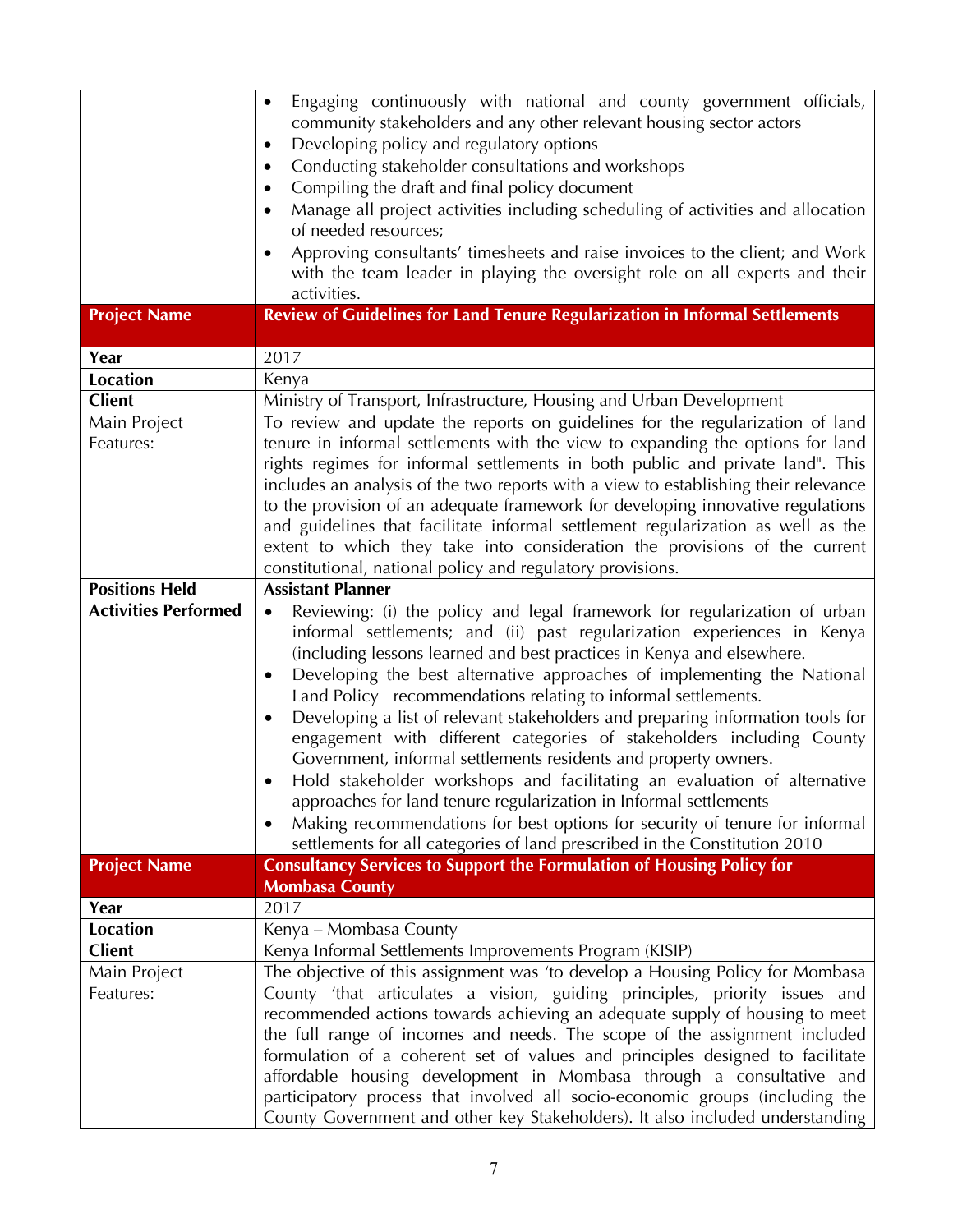|                             | existing challenges facing the local housing sector in general and housing                                                                                        |
|-----------------------------|-------------------------------------------------------------------------------------------------------------------------------------------------------------------|
|                             | development in particular, and recommending strategies for overcoming these.<br>The whole process sought to understand the prevailing housing conditions within   |
|                             | the six sub-counties of Mombasa, namely Mvita, Likoni, Kisauni, Nyali,                                                                                            |
|                             | Changamwe and Jomvu through a participatory process.                                                                                                              |
| <b>Positions Held</b>       | <b>Environmental Expert/Project Manager</b>                                                                                                                       |
| <b>Activities Performed</b> | Reviewing of environmental policy and regulatory instruments<br>$\bullet$                                                                                         |
|                             | Analysing environmental sustainability of past and current housing<br>$\bullet$                                                                                   |
|                             | interventions and practices                                                                                                                                       |
|                             | Analysing existing land use plans<br>٠                                                                                                                            |
|                             | Reviewing planning laws and by-laws, zoning and land use regulations,<br>$\bullet$                                                                                |
|                             | infrastructure standards, guidelines for provision of social amenities and                                                                                        |
|                             | services;                                                                                                                                                         |
|                             | Engaging continuously with national and county government officials,<br>$\bullet$<br>community stakeholders and any other relevant housing sector actors          |
|                             | Developing policy and regulatory options<br>٠                                                                                                                     |
|                             | Conducting stakeholder consultations and workshops<br>٠                                                                                                           |
|                             | Compiling the draft and final policy document<br>٠                                                                                                                |
|                             | Manage all project activities including scheduling of activities and allocation                                                                                   |
|                             | of needed resources;                                                                                                                                              |
|                             | Approving consultants' timesheets and raise invoices to the client; and Work<br>$\bullet$                                                                         |
|                             | with the team leader in playing the oversight role on all experts and their                                                                                       |
|                             | activities.                                                                                                                                                       |
| <b>Project Name</b>         | Consultancy Services to Develop a 10 Year National Master Plan for Science                                                                                        |
|                             |                                                                                                                                                                   |
|                             | and Technology Parks in Kenya and Designs for Konza and Dedan Kimathi                                                                                             |
|                             | <b>University of Technology Science and Technology Parks</b>                                                                                                      |
| Year                        | 2017                                                                                                                                                              |
| <b>Location</b>             | Kenya                                                                                                                                                             |
| <b>Client</b>               | Ministry of Education State Department of University Education                                                                                                    |
| <b>Main Project</b>         | The scope of work included (1) the development of a 10-year science and                                                                                           |
| <b>Features</b>             | technology parks (STP) Master Plan, and (2) to develop designs for Konza City                                                                                     |
|                             |                                                                                                                                                                   |
| <b>Positions Held</b>       | technology parks.<br><b>Assistant Physical Planner</b>                                                                                                            |
| <b>Activities Performed</b> | $\bullet$                                                                                                                                                         |
|                             | Estimating the economic, social and technical benefits of establishing<br>additional national nodes of STPs                                                       |
|                             | Providing clear elements for the location, organization, and implementation<br>$\bullet$                                                                          |
|                             | of the STPs Master Plan over a period of 10 years                                                                                                                 |
|                             | and Dedan Kimathi University of Science and Technology (DeKUST) science and<br>Reviewing planning laws and by-laws, zoning and land use regulations,<br>$\bullet$ |
|                             | infrastructure standards, guidelines for provision of STPs;                                                                                                       |
|                             | Prepared detailed land use master plan for Dedan Kimathi University of<br>$\bullet$                                                                               |
|                             | Technology Science and Technology Park                                                                                                                            |
|                             | Conducting stakeholder consultations and workshops<br>$\bullet$                                                                                                   |
|                             | Compiling the draft reports                                                                                                                                       |
| <b>Project Name</b><br>Year | <b>Preparation of Policy Brief for Kiandutu Informal Settlement</b><br>2016                                                                                       |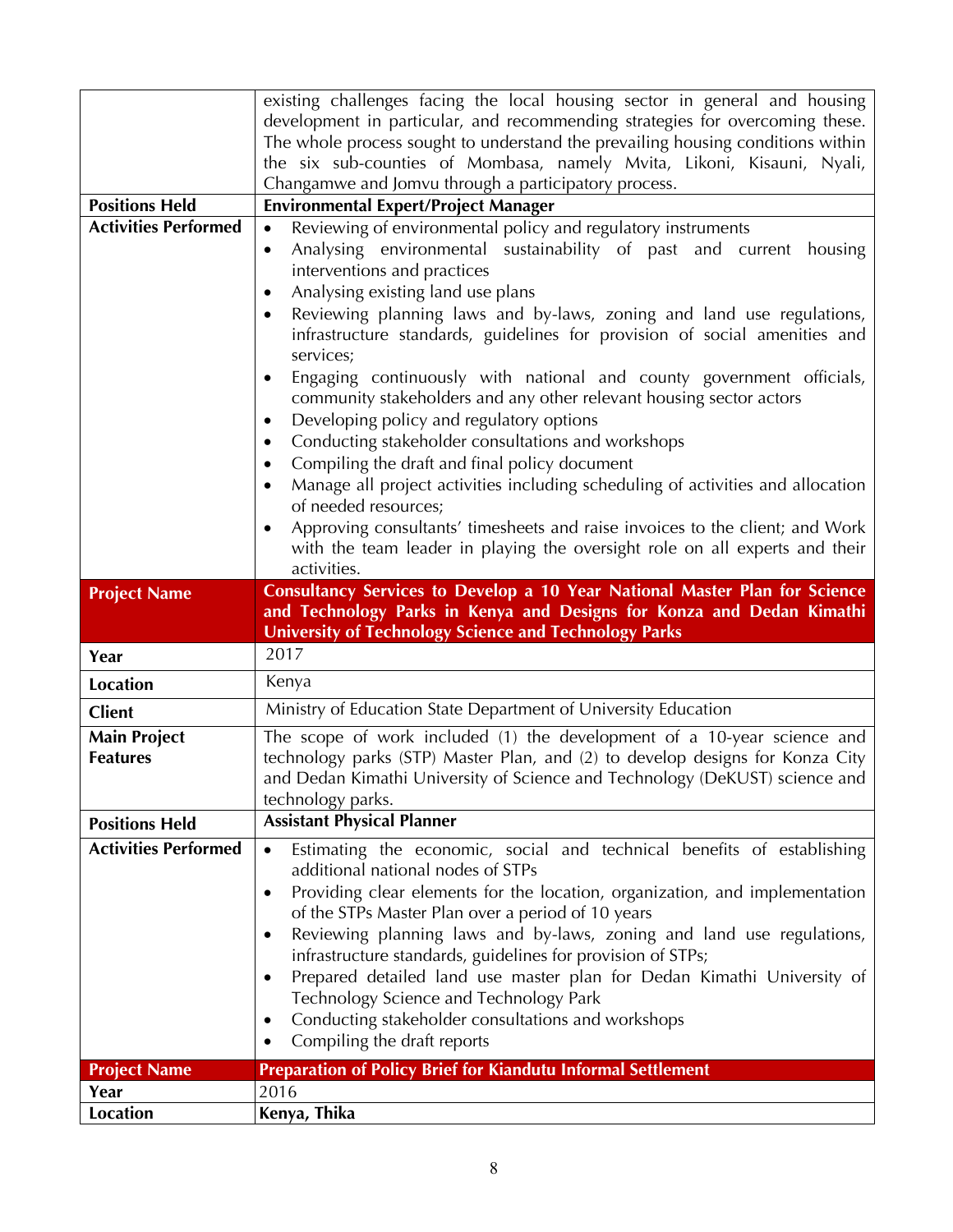| <b>Client</b>                    | Slum Dwellers International (SDI)                                                                                                                                 |
|----------------------------------|-------------------------------------------------------------------------------------------------------------------------------------------------------------------|
| <b>Main Project</b>              | Preparation of policy paper "Alternatives to Eviction: Scenarios for Access to                                                                                    |
| <b>Features</b>                  | Land by the Urban Poor in Kiandutu Informal Settlement Thika, Kenya".                                                                                             |
| <b>Positions Held</b>            | <b>Lead Researcher</b>                                                                                                                                            |
| <b>Activities Performed</b>      | Preparation of research instruments<br>$\bullet$                                                                                                                  |
|                                  | Data collection and analysis<br>$\bullet$                                                                                                                         |
|                                  | Discussions with community members<br>$\bullet$                                                                                                                   |
|                                  | Preparation of policy paper<br>٠                                                                                                                                  |
|                                  |                                                                                                                                                                   |
| <b>Project Name</b>              | <b>Preparation of Policy Brief for Nyamaroto Informal Settlement</b>                                                                                              |
| Year                             | 2016                                                                                                                                                              |
| <b>Location</b><br><b>Client</b> | Kenya, Nakuru<br>Slum Dwellers International (SDI)                                                                                                                |
| <b>Main Project</b>              |                                                                                                                                                                   |
| <b>Features</b>                  | Preparation of policy paper "Sustainable Solutions Towards Prevention of Slum<br>Gentrification after Land Allocation to Individual Squatters, Nyamarutu Informal |
|                                  | Settlement, Nakuru County".                                                                                                                                       |
| <b>Positions Held</b>            | <b>Co-Researcher and Editor</b>                                                                                                                                   |
| <b>Activities Performed</b>      | Preparation of research instruments<br>$\bullet$                                                                                                                  |
|                                  | Data collection and analysis<br>$\bullet$                                                                                                                         |
|                                  | Discussions with community members<br>٠                                                                                                                           |
|                                  | Preparation of policy paper<br>٠                                                                                                                                  |
|                                  | Policy editing<br>$\bullet$                                                                                                                                       |
| <b>Project Name</b>              | Preparation of Advisory Brief for Squatters in Mombasa County: Negotiating                                                                                        |
|                                  | <b>Historical Land Injustice</b>                                                                                                                                  |
| Year                             | 2016                                                                                                                                                              |
| <b>Location</b>                  | Kenya, Mombasa                                                                                                                                                    |
| <b>Client</b>                    | Slum Dwellers International (SDI)                                                                                                                                 |
| <b>Main Project</b>              | Preparation of advisory paper "Negotiating Historical Land Injustice: Mombasa                                                                                     |
| <b>Features</b>                  | County, Kenya: Land Contestation between GAMAKA (Gandini, Mauguja and                                                                                             |
|                                  | Kashani) Communities and Thathini Development Company Limited".                                                                                                   |
| <b>Positions Held</b>            | <b>Lead Researcher</b>                                                                                                                                            |
| <b>Activities Performed</b>      | Preparation of research instruments<br>$\bullet$                                                                                                                  |
|                                  | Data collection and analysis<br>$\bullet$                                                                                                                         |
|                                  | Discussions with community members<br>٠                                                                                                                           |
|                                  | Preparation of advisory paper                                                                                                                                     |
| <b>Project Name</b>              | Consultancy Services for Undertaking a Feasibility Study and Developing a                                                                                         |
|                                  | Business Case for the Establishment of a Housing and Commercial Development                                                                                       |
|                                  | at the Athi-River EPZ Machakos County                                                                                                                             |
| Year                             | 2016 - 2017                                                                                                                                                       |
| <b>Location</b>                  | Kenya                                                                                                                                                             |
| <b>Client</b>                    | <b>Export Processing Zone Authority</b>                                                                                                                           |
| <b>Main Project</b>              | The purpose of this assignment was to undertake a study to evaluate the                                                                                           |
| <b>Features</b>                  | technical, financial, economic and environmental feasibility of developing a                                                                                      |
|                                  | housing estate complex and residential estate Greenfield site. In included: A                                                                                     |
|                                  | baseline survey, assessment and review of existing local, regional and                                                                                            |
|                                  | international trends in similar real estate developments in relation to the proposed                                                                              |
|                                  | development. Site analysis to profile the climatic, soils and topographical                                                                                       |
|                                  | conditions of the proposed site while identifying, the existing/planned                                                                                           |
|                                  | infrastructural linkages/gaps, demographics environmental considerations and                                                                                      |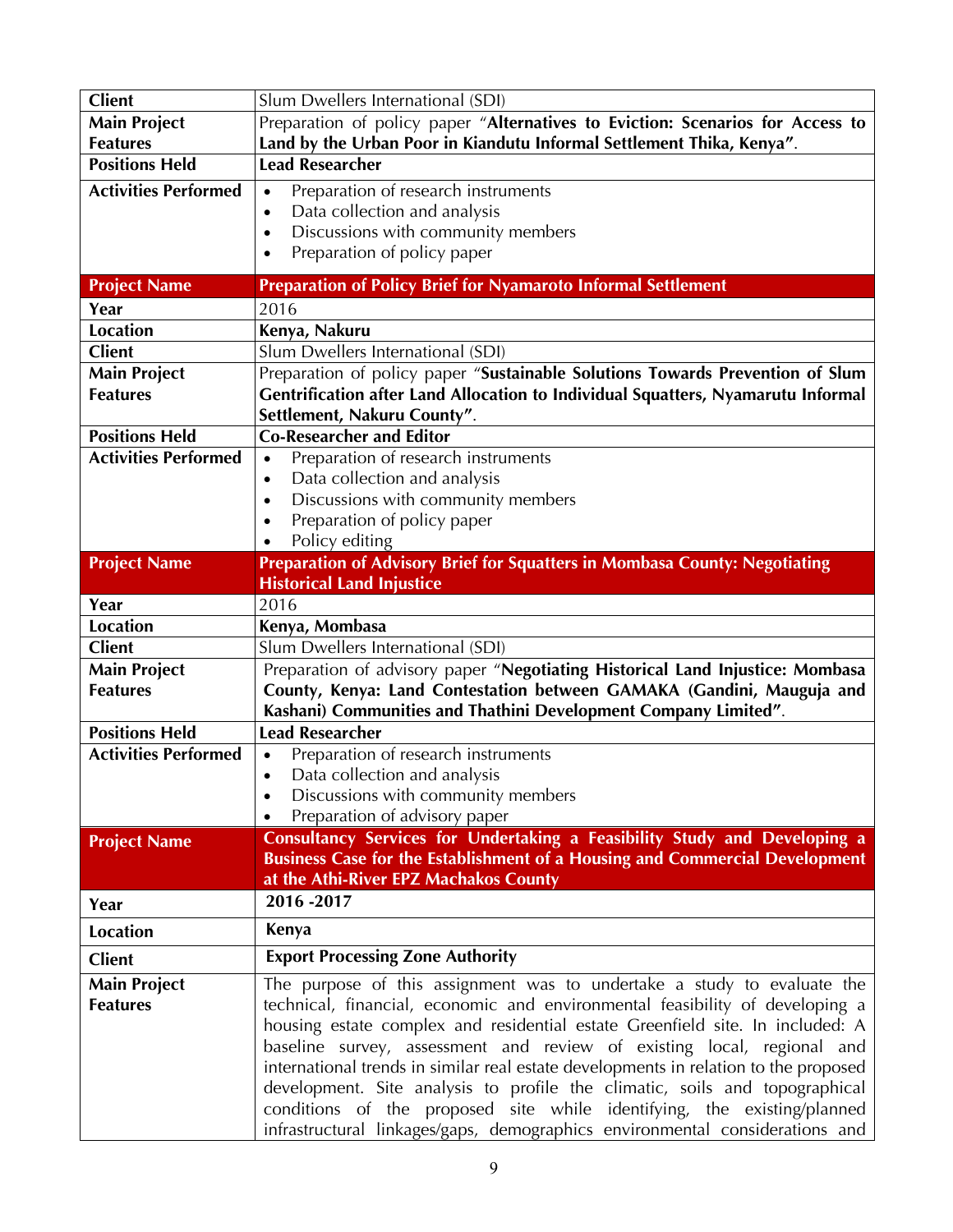|                             | suitability of the proposed site. Development control analysis to identify and<br>recommend potential development mix, building typologies and clusters for the                                                                                                                                                                                                                                                                                                                                                            |
|-----------------------------|----------------------------------------------------------------------------------------------------------------------------------------------------------------------------------------------------------------------------------------------------------------------------------------------------------------------------------------------------------------------------------------------------------------------------------------------------------------------------------------------------------------------------|
|                             | proposed developments. This included unit space sizes, area, building classes,                                                                                                                                                                                                                                                                                                                                                                                                                                             |
|                             | plot ratios, ground coverage, accommodation schedule, and green areas.                                                                                                                                                                                                                                                                                                                                                                                                                                                     |
| <b>Positions Held</b>       | Technical Project Coordinator / Assistant Physical Planner                                                                                                                                                                                                                                                                                                                                                                                                                                                                 |
| <b>Activities Performed</b> | Undertook site investigations to profile climatic, soils and topographical<br>$\bullet$                                                                                                                                                                                                                                                                                                                                                                                                                                    |
|                             | conditions of the proposed site                                                                                                                                                                                                                                                                                                                                                                                                                                                                                            |
|                             | Identified the existing/planned infrastructural linkages/gaps,<br>$\bullet$                                                                                                                                                                                                                                                                                                                                                                                                                                                |
|                             | Evaluated demographics, geo-technical and environmental considerations<br>$\bullet$<br>and suitability of the proposed site.                                                                                                                                                                                                                                                                                                                                                                                               |
|                             | Evaluated compatibility of proposed development with other abutting land<br>$\bullet$                                                                                                                                                                                                                                                                                                                                                                                                                                      |
|                             | uses.                                                                                                                                                                                                                                                                                                                                                                                                                                                                                                                      |
|                             | Identified<br>and recommended potential development mixes, building<br>$\bullet$<br>typologies and clusters for the proposed developments. This will include unit<br>space sizes, area, building classes, building densities, plot ratios, ground<br>coverage, accommodation schedule, and green areas.<br>Established the projected demand for land, buildings, amenities, facilities,<br>$\bullet$<br>and utilities, water, wastewater, solid-waste, electricity, telecommunications<br>within the proposed developments |
|                             | Prepared and evaluated 3 conceptual land use options<br>٠                                                                                                                                                                                                                                                                                                                                                                                                                                                                  |
|                             | Prepared a Zoning Plan for the preferred land use option specifications for<br>$\bullet$<br>housing typologies, commercial, administrative, logistics, basic infrastructure<br>(roads, drainage, water supply and storage, wastewater management<br>(reticulation, disposal and treatment), and solid waste management,                                                                                                                                                                                                    |
|                             | Telecommunications, etc.)                                                                                                                                                                                                                                                                                                                                                                                                                                                                                                  |
| <b>Project Name</b>         | <b>Community Fire Response Mechanisms Mukuru Fuata Nyayo</b>                                                                                                                                                                                                                                                                                                                                                                                                                                                               |
| Year                        | 2016                                                                                                                                                                                                                                                                                                                                                                                                                                                                                                                       |
| <b>Location</b>             | Kenya                                                                                                                                                                                                                                                                                                                                                                                                                                                                                                                      |
| <b>Client</b>               | Kenya Red Cross Society                                                                                                                                                                                                                                                                                                                                                                                                                                                                                                    |
| <b>Main Project</b>         | Involved situational analysis of informal settlement in terms of mechanisms for fire                                                                                                                                                                                                                                                                                                                                                                                                                                       |
| <b>Features</b>             | response and mitigation; designing community level response mechanisms and                                                                                                                                                                                                                                                                                                                                                                                                                                                 |
| <b>Positions Held</b>       | providing detailed prototype options for future piloting.<br><b>Internal Reviewer</b>                                                                                                                                                                                                                                                                                                                                                                                                                                      |
| <b>Activities Performed</b> | Reviewing project report to ensure it responds to the terms of reference                                                                                                                                                                                                                                                                                                                                                                                                                                                   |
|                             | Preparation of review report                                                                                                                                                                                                                                                                                                                                                                                                                                                                                               |
| <b>Project Name</b>         | Consultancy Services for Undertaking a Study and Formulation of Responsive<br>Nairobi City County Development Control Policies to Facilitate Implementation                                                                                                                                                                                                                                                                                                                                                                |
|                             | of the Nairobi Integrated Urban Development Master Plan (NIUPLAN)                                                                                                                                                                                                                                                                                                                                                                                                                                                          |
| Year                        | $2015 - 2016$                                                                                                                                                                                                                                                                                                                                                                                                                                                                                                              |
| <b>Location</b>             | Kenya                                                                                                                                                                                                                                                                                                                                                                                                                                                                                                                      |
| <b>Client</b>               | Nairobi City County Government                                                                                                                                                                                                                                                                                                                                                                                                                                                                                             |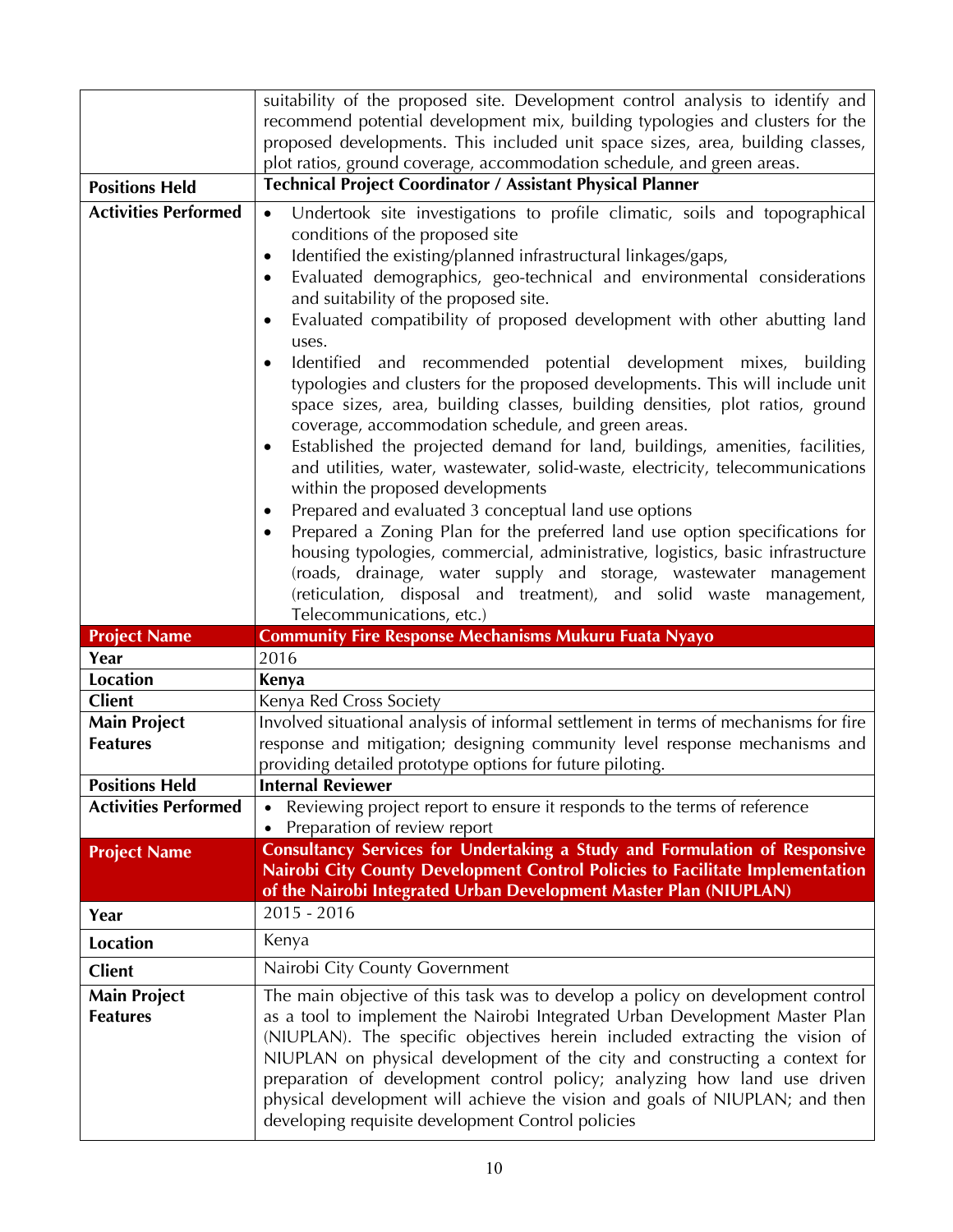| <b>Positions Held</b>       | Technical Project Coordinator/ Assistant Physical Planner                                                                                                       |
|-----------------------------|-----------------------------------------------------------------------------------------------------------------------------------------------------------------|
| <b>Activities Performed</b> | Part of land use and human settlement thematic group<br>$\bullet$                                                                                               |
|                             | In charge of project secretariat<br>$\bullet$                                                                                                                   |
|                             | General project activity coordination and documentation<br>$\bullet$                                                                                            |
|                             | Ensuring compliance with project execution methodology<br>$\bullet$                                                                                             |
|                             | Editing of thematic group reports<br>٠                                                                                                                          |
|                             | Overseeing project activities by project assistants                                                                                                             |
| <b>Project Name</b>         | Preparation of Industrial Park Master Plan for Industrial & Commercial                                                                                          |
|                             | <b>Development Corporation (ICDC)</b>                                                                                                                           |
| Year                        | 2015                                                                                                                                                            |
| <b>Location</b>             | Kenya                                                                                                                                                           |
| <b>Client</b>               | Industrial & Commercial Development Corporation (ICDC)                                                                                                          |
| <b>Main Project</b>         | The main objective of the consultancy was to offer the optimal technical and                                                                                    |
| <b>Features</b>             | cost-effective solution towards the design and implementation of the Industrial                                                                                 |
|                             | Park in Eldoret. The resultant master plans and designs will guide the                                                                                          |
|                             | development of the physical structures of the Park. The specific objectives herein                                                                              |
|                             | included; preparing conceptual land use plan which will include a broad                                                                                         |
|                             | conceptual layout plan, a general land use plan and development phasing plan;<br>preparing conceptual infrastructure plans; preparing a strategic environmental |
|                             | impact assessment report; and preparing detailed master plan report including                                                                                   |
|                             | layout design, land use plan and development control guidelines.                                                                                                |
| <b>Positions Held</b>       | Technical Project Coordinator / Assistant Physical Planner                                                                                                      |
| <b>Activities Performed</b> |                                                                                                                                                                 |
|                             | In charge of project secretariat<br>$\bullet$<br>General project activity coordination and documentation<br>$\bullet$                                           |
|                             | Ensuring compliance with project execution methodology<br>٠                                                                                                     |
|                             | Editing of thematic group reports<br>٠                                                                                                                          |
|                             | Overseeing project activities by research assistants<br>$\bullet$                                                                                               |
|                             | Part of Physical planning thematic team<br>$\bullet$                                                                                                            |
|                             | Part of SEA and EIA thematic team                                                                                                                               |
| <b>Project Name</b>         | <b>Somaliland National Land Policy Scoping Study</b>                                                                                                            |
| Year                        | 2015                                                                                                                                                            |
|                             | Somaliland                                                                                                                                                      |
| <b>Location</b>             |                                                                                                                                                                 |
| <b>Client</b>               | Rift Valley Institute (RVI)                                                                                                                                     |
| <b>Main Project</b>         | The study was to examine past and on-going land policy and regulatory                                                                                           |
| <b>Features</b>             | frameworks and the political, social, physical, economic, cultural and                                                                                          |
|                             | institutional factors impacting on land governance in Somaliland.<br><b>Land Use Expert</b>                                                                     |
| <b>Positions Held</b>       |                                                                                                                                                                 |
| <b>Activities Performed</b> | Land cover and land use mapping and analysis in Somaliland<br>$\bullet$                                                                                         |
|                             | Preparation of reports<br>$\bullet$                                                                                                                             |
|                             | Presentation in meetings<br>٠                                                                                                                                   |
| <b>Project Name</b>         | <b>Integrated Strategic Urban Development Plan for 12 Towns in Nairobi</b><br><b>Metropolitan</b>                                                               |
| Year                        | 2015                                                                                                                                                            |
| <b>Location</b>             | Kenya                                                                                                                                                           |
| <b>Client</b>               | Ministry of Land, Housing and Urban Development (MoLH&UD)                                                                                                       |
| <b>Main Project</b>         | On the overall, the Project supported the objectives of NaMSIP's Component 1:                                                                                   |
|                             |                                                                                                                                                                 |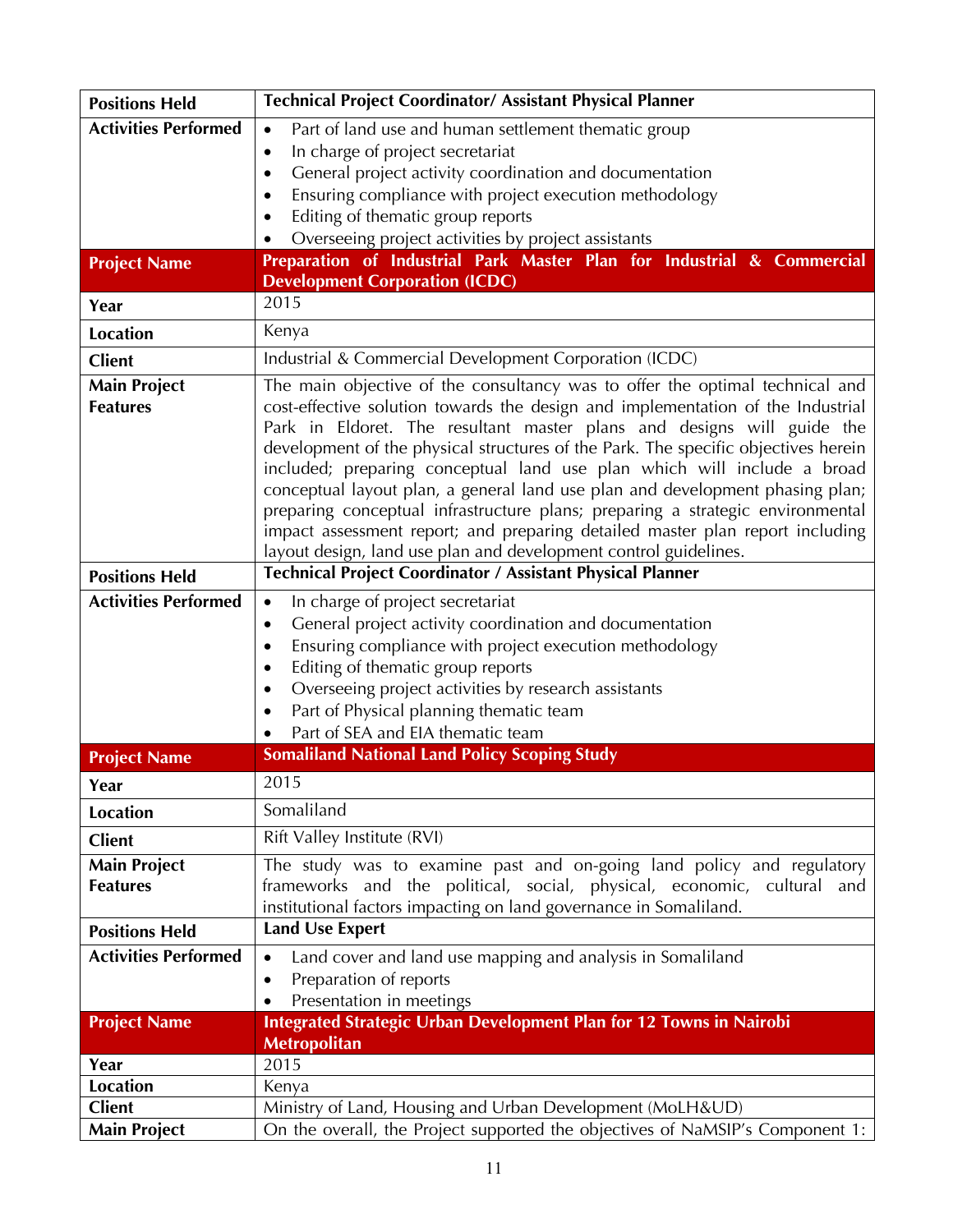| <b>Features</b>                        | Institutional reform and planning. The Project responded to these by way of<br>preparing ISUDPs for 12 "areas" within the Nairobi Metropolitan Region.                                                                                                                                                                                                                                                                                                                                   |
|----------------------------------------|------------------------------------------------------------------------------------------------------------------------------------------------------------------------------------------------------------------------------------------------------------------------------------------------------------------------------------------------------------------------------------------------------------------------------------------------------------------------------------------|
| <b>Positions Held</b>                  | <b>Assistant Land Use Analyst</b>                                                                                                                                                                                                                                                                                                                                                                                                                                                        |
| <b>Activities Performed</b>            | Analysis of drivers of current land use changes, land market dynamics, land<br>$\bullet$<br>administration and management issues and recommendations for sustainable<br>land use within the project towns                                                                                                                                                                                                                                                                                |
| <b>Project Name</b>                    | Energy Audit for Informal Settlements in Mombasa - Kibarani                                                                                                                                                                                                                                                                                                                                                                                                                              |
| Year                                   | 2014                                                                                                                                                                                                                                                                                                                                                                                                                                                                                     |
| <b>Location</b>                        | Kenya                                                                                                                                                                                                                                                                                                                                                                                                                                                                                    |
| <b>Client</b>                          | <b>UN-HABITAT</b>                                                                                                                                                                                                                                                                                                                                                                                                                                                                        |
| <b>Main Project</b><br><b>Features</b> | The objective of this research in the informal settlements was aimed at providing<br>data for comparative analysis on energy audit between informal settlements and<br>formal settlements.                                                                                                                                                                                                                                                                                               |
| <b>Positions Held</b>                  | Researcher                                                                                                                                                                                                                                                                                                                                                                                                                                                                               |
| <b>Activities Performed</b>            | Analysis of main sources of energy in the informal settlements in Kenya<br>$\bullet$<br>Analysis of current energy consumption practices and technologies within the<br>$\bullet$<br>settlements<br>Analysis of factors influence energy consumption practices within the<br>settlements<br>Proposed measures to be taken to make informal settlements more energy<br>efficient                                                                                                          |
| <b>Project Name</b>                    | Improving Access to Justice and Basic Services in the Informal Settlements of<br>Nairobi (A)                                                                                                                                                                                                                                                                                                                                                                                             |
| Year                                   | 2014                                                                                                                                                                                                                                                                                                                                                                                                                                                                                     |
| <b>Location</b>                        | Kenya                                                                                                                                                                                                                                                                                                                                                                                                                                                                                    |
| <b>Client</b>                          | <b>IDRC</b>                                                                                                                                                                                                                                                                                                                                                                                                                                                                              |
| <b>Main Project</b>                    | The objective of this research was to demonstrate land tenure, settlement                                                                                                                                                                                                                                                                                                                                                                                                                |
| <b>Features</b>                        | typologies, and service provision nexus in Mukuru kwa Njenga and Mukuru kwa<br>Reuben Informal Settlements in Nairobi                                                                                                                                                                                                                                                                                                                                                                    |
| <b>Positions Held</b>                  | Co - Researcher                                                                                                                                                                                                                                                                                                                                                                                                                                                                          |
| <b>Activities Performed</b>            | Investigated the relationship between land tenure and settlement typologies<br>Assessed the nexus between settlement typologies and service provision<br>Documented alternative models of basic services provision                                                                                                                                                                                                                                                                       |
| <b>Project Name</b>                    | Improving Access to Justice and Basic Services in the Informal Settlements of<br>Nairobi (B)                                                                                                                                                                                                                                                                                                                                                                                             |
| Year                                   | 2014                                                                                                                                                                                                                                                                                                                                                                                                                                                                                     |
| <b>Location</b>                        | Kenya                                                                                                                                                                                                                                                                                                                                                                                                                                                                                    |
| <b>Client</b>                          | <b>IDRC</b>                                                                                                                                                                                                                                                                                                                                                                                                                                                                              |
| <b>Main Project</b>                    | The objective of this research was to assess partnerships and power dynamics and                                                                                                                                                                                                                                                                                                                                                                                                         |
| <b>Features</b>                        | their impacts on services delivery in Mukuru Slums                                                                                                                                                                                                                                                                                                                                                                                                                                       |
| <b>Positions Held</b>                  | Co - Researcher                                                                                                                                                                                                                                                                                                                                                                                                                                                                          |
| <b>Activities Performed</b>            | Investigated nature, ownership and control of land tenure and basic services<br>$\bullet$<br>in Mukuru kwa Njenga and Mukuru kwa Reuben informal settlements.<br>Assessed nature, dynamics and interaction of formal and informal institutions,<br>$\bullet$<br>including the state and non-state actors and identified conditions for building<br>institutional legitimacy and accountability of public authorities in Mukuru<br>kwa Njenga and Mukuru kwa Reuben informal settlements. |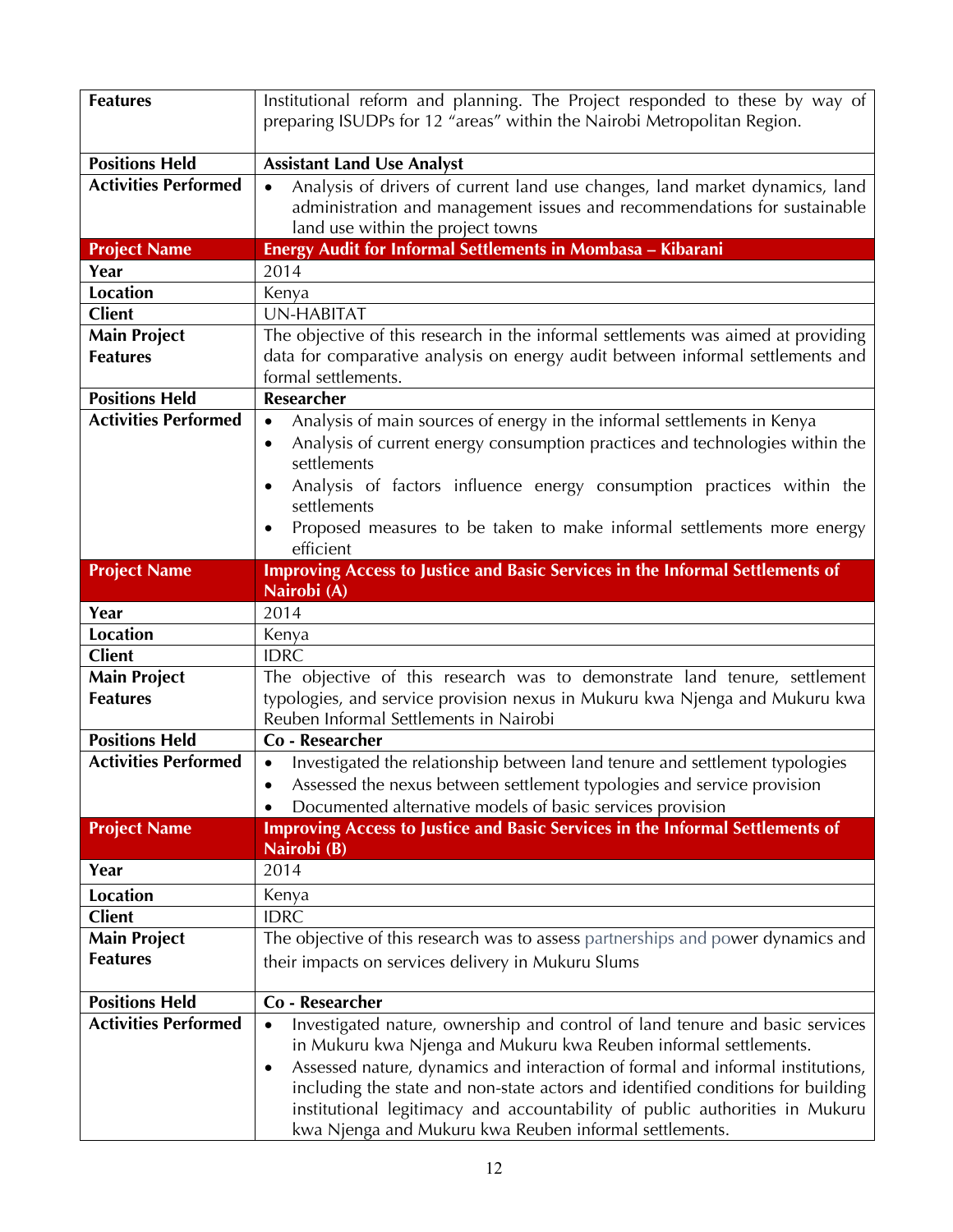|                                        | Observed, tracked and assessed the application of new constitutional<br>$\bullet$<br>provisions and innovative financial and planning models in influencing and                                                                                                                                                                                                                                                                                                                                                                                                                                                                                                                                                                                                                                                                                                                                                                                                                                               |
|----------------------------------------|---------------------------------------------------------------------------------------------------------------------------------------------------------------------------------------------------------------------------------------------------------------------------------------------------------------------------------------------------------------------------------------------------------------------------------------------------------------------------------------------------------------------------------------------------------------------------------------------------------------------------------------------------------------------------------------------------------------------------------------------------------------------------------------------------------------------------------------------------------------------------------------------------------------------------------------------------------------------------------------------------------------|
|                                        | achieving positive change in both formal and informal institutions that have<br>upheld the existence of slums                                                                                                                                                                                                                                                                                                                                                                                                                                                                                                                                                                                                                                                                                                                                                                                                                                                                                                 |
| <b>Project Name</b>                    | Preparation of Campus Master Plan for University of Nairobi                                                                                                                                                                                                                                                                                                                                                                                                                                                                                                                                                                                                                                                                                                                                                                                                                                                                                                                                                   |
| Year                                   | 2014 - 2015                                                                                                                                                                                                                                                                                                                                                                                                                                                                                                                                                                                                                                                                                                                                                                                                                                                                                                                                                                                                   |
| <b>Location</b>                        | Kenya                                                                                                                                                                                                                                                                                                                                                                                                                                                                                                                                                                                                                                                                                                                                                                                                                                                                                                                                                                                                         |
| <b>Client</b>                          | University of Nairobi                                                                                                                                                                                                                                                                                                                                                                                                                                                                                                                                                                                                                                                                                                                                                                                                                                                                                                                                                                                         |
| <b>Main Project</b><br><b>Features</b> | The aim of the University Master plan was to guide the future developments<br>within the university in order to enhance distinctiveness and excellence in Form,<br>Function and Design. The specific objectives of University master plan included:<br>producing accurate up-to-date digital full color site map(s) of the University;<br>conducting participatory planning exercises in the preparation of the University<br>Master Plan; preparing 10-20 years Master Plan, showing current and proposed<br>development and conservation (land use, infrastructure, circulation, open areas<br>and conservation); preparing an action plan (showing zoning and development<br>control) and monitoring and evaluation strategy and advising on the                                                                                                                                                                                                                                                           |
|                                        | establishment and organization structure of the Master Plan                                                                                                                                                                                                                                                                                                                                                                                                                                                                                                                                                                                                                                                                                                                                                                                                                                                                                                                                                   |
| <b>Positions Held</b>                  | <b>Project Coordinator / Assistant Physical Planner</b>                                                                                                                                                                                                                                                                                                                                                                                                                                                                                                                                                                                                                                                                                                                                                                                                                                                                                                                                                       |
| <b>Activities Performed</b>            | General project activity coordination and documentation<br>$\bullet$<br>Ensuring compliance with project execution methodology<br>$\bullet$<br>Mapping of the entire University land uses indicating the position of current<br>$\bullet$<br>features including buildings, playfields, infrastructures, open spaces and<br>natural resources among others.<br>Conducting traffic and parking studies such as parking space, entrances and<br>$\bullet$<br>exits, pedestrian facilities and infrastructure etc.<br>Holding discussions with stakeholders, field survey, data analysis and report<br>$\bullet$<br>writing<br>Compiling and preparing plan reports                                                                                                                                                                                                                                                                                                                                               |
| <b>Project Name</b>                    | <b>Preparation of Survey of</b>                                                                                                                                                                                                                                                                                                                                                                                                                                                                                                                                                                                                                                                                                                                                                                                                                                                                                                                                                                               |
| Year                                   | <b>Housing Conditions in 4 Municipalities</b><br>$2013 - 2014$                                                                                                                                                                                                                                                                                                                                                                                                                                                                                                                                                                                                                                                                                                                                                                                                                                                                                                                                                |
| <b>Location</b>                        | Kenya                                                                                                                                                                                                                                                                                                                                                                                                                                                                                                                                                                                                                                                                                                                                                                                                                                                                                                                                                                                                         |
| <b>Client</b>                          | Kenya Informal Settlements Improvements Program (KISIP)                                                                                                                                                                                                                                                                                                                                                                                                                                                                                                                                                                                                                                                                                                                                                                                                                                                                                                                                                       |
| <b>Main Project</b><br><b>Features</b> | The main objective of the situational analysis was to provide information that<br>demonstrates the condition in which low- and moderate-income Kenyans live<br>and what the housing needs are in terms of affordable housing and housing<br>finance options. The task included: Establishing the existing housing conditions of<br>low- and moderated-income households within the municipalities. This included<br>establishing the physical quality of the housing, the housing infrastructure and<br>services, as well as the housing environment. Establishing the housing needs,<br>supply and demand trends within each income category. In addition, the project<br>also examined a range of methodological approaches that have been used in<br>dealing with urban housing problems, both institutional and non-institutional, as<br>well as provided an analysis of the prevailing policy and regulatory framework as<br>they relate to provision of affordable housing within these municipalities. |
| <b>Positions Held</b>                  | Project Coordinator / Assistant Physical Planner                                                                                                                                                                                                                                                                                                                                                                                                                                                                                                                                                                                                                                                                                                                                                                                                                                                                                                                                                              |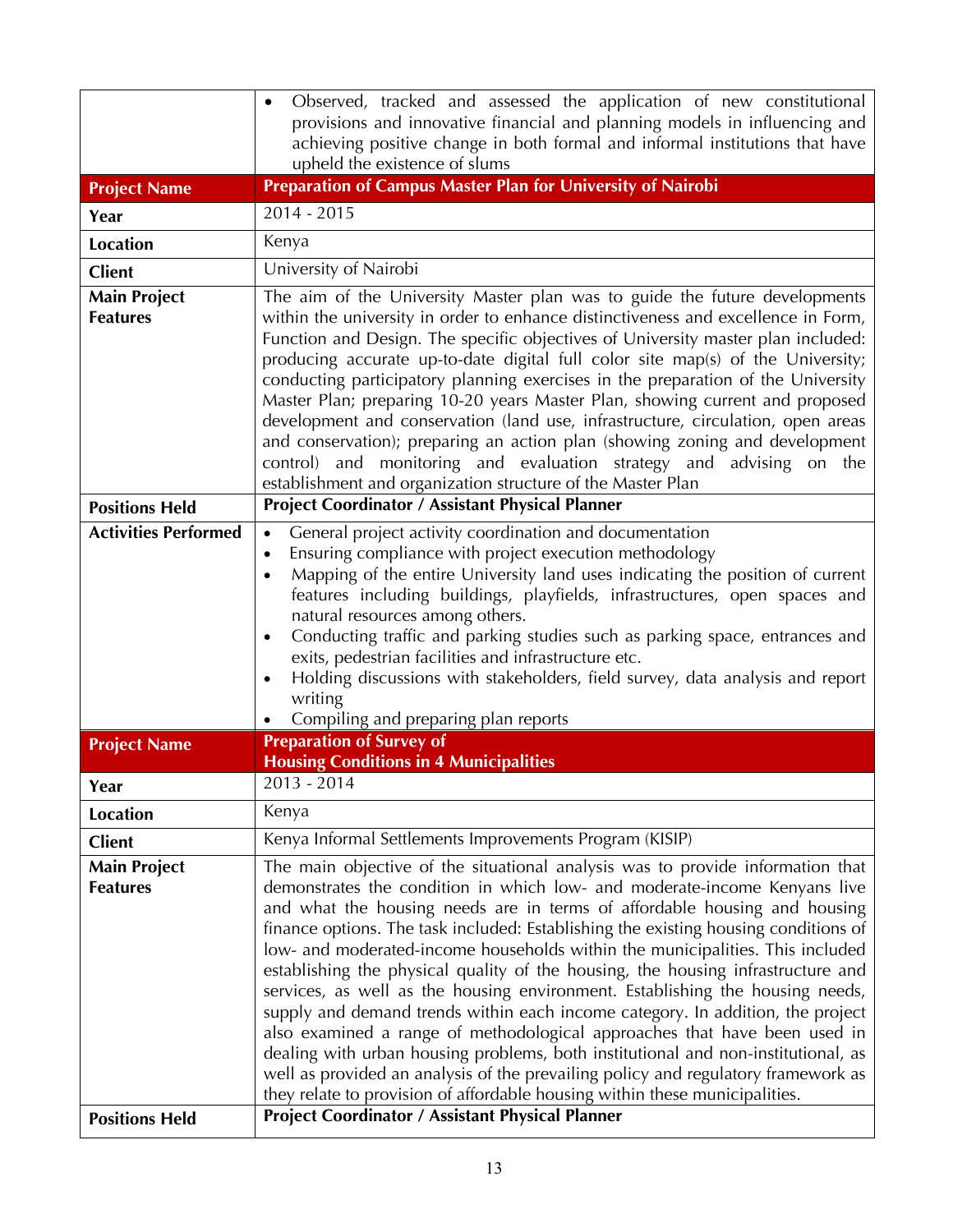| <b>Activities Performed</b> | General project activity coordination and documentation<br>$\bullet$                                                                  |
|-----------------------------|---------------------------------------------------------------------------------------------------------------------------------------|
|                             | Ensuring compliance with project execution methodology<br>٠                                                                           |
|                             | Analysis of the digitized satellite images and the maps to identify the layout<br>٠                                                   |
|                             | of the municipalities and their development trends; map out land use                                                                  |
|                             | activities; classify and quantify the existing residential areas, housing                                                             |
|                             | structures, existing infrastructure and social facilities, economic activities,                                                       |
|                             | environmental and natural features supporting or constraining housing                                                                 |
|                             | development in the municipalities.                                                                                                    |
|                             | Holding discussions with stakeholders and agencies                                                                                    |
|                             | Field survey, data analysis and report writing<br>Consultancy Services for City/Municipal Situational Analysis of Conditions of       |
| <b>Project Name</b>         | <b>Informal Settlements in 15 Municipalities</b>                                                                                      |
| Year                        | 2013-2014                                                                                                                             |
| <b>Location</b>             | Kenya, 15 Municipalities                                                                                                              |
| <b>Client</b>               | Kenya Informal Settlement Improvement Project (KISIP), Ministry of Housing                                                            |
| <b>Main Project</b>         | The main objective of the Situation Analysis was to produce a document on the                                                         |
| <b>Features</b>             | present state of slums and slum upgrading in 15 Municipalities, in order to assist                                                    |
|                             | KISIP in the selection and phasing of informal settlements to target. The document                                                    |
|                             | should also include an assessment of the effectiveness of past and on-going                                                           |
|                             | upgrading initiatives. The study will provide a realistic assessment of the                                                           |
|                             | political, social, physical, economic, cultural and institutional factors impacting                                                   |
|                             | on informal settlements and will adopt a critical perspective of the previous                                                         |
|                             | efforts made (by slum dwellers, government, international organisations, NGOs,                                                        |
|                             | etc.) to improve the conditions of people who live and work in informal                                                               |
|                             | settlements.                                                                                                                          |
|                             |                                                                                                                                       |
| <b>Positions Held</b>       | <b>Project Coordinator / Assistant Physical Planner</b>                                                                               |
| <b>Activities Performed</b> | Prepare bibliography of relevant secondary sources of information relevant to<br>$\bullet$                                            |
|                             | the specific sector (economic and institutional aspects)                                                                              |
|                             | Detailed literature review on the specific sector (socio-cultural and<br>$\bullet$                                                    |
|                             | institutional aspects) based on an outline agreed with the Project team                                                               |
|                             | leader/Manager                                                                                                                        |
|                             | Analysis of the digitized satellite images and the maps to identify, classify and                                                     |
|                             | quantify the existing informal settlements, their housing structures, existing                                                        |
|                             | infrastructure and social facilities, economic activities within the settlements,                                                     |
|                             | environmental and natural features supporting or constraining housing                                                                 |
|                             | development in the settlements, and identify spatial challenges and                                                                   |
|                             | constraints facing the settlements                                                                                                    |
|                             | Studying and assessing the impact of past and on-going upgrading initiatives<br>$\bullet$                                             |
|                             | Preparation of field survey instruments for the sectors<br>$\bullet$                                                                  |
|                             | Conducting consultations with relevant authorities,<br>institutions<br>and<br>٠                                                       |
|                             | community groups                                                                                                                      |
|                             | Conducting field visits to informal settlements to undertake physical<br>٠                                                            |
|                             | observations, identification and analysis of social institutions, structures and                                                      |
|                             | systems that exist in the informal settlements and how they affect housing                                                            |
|                             | development in these areas<br>$\bullet$                                                                                               |
|                             | A detailed analysis of stakeholders active within the slums and informal<br>settlements in terms of development and service delivery. |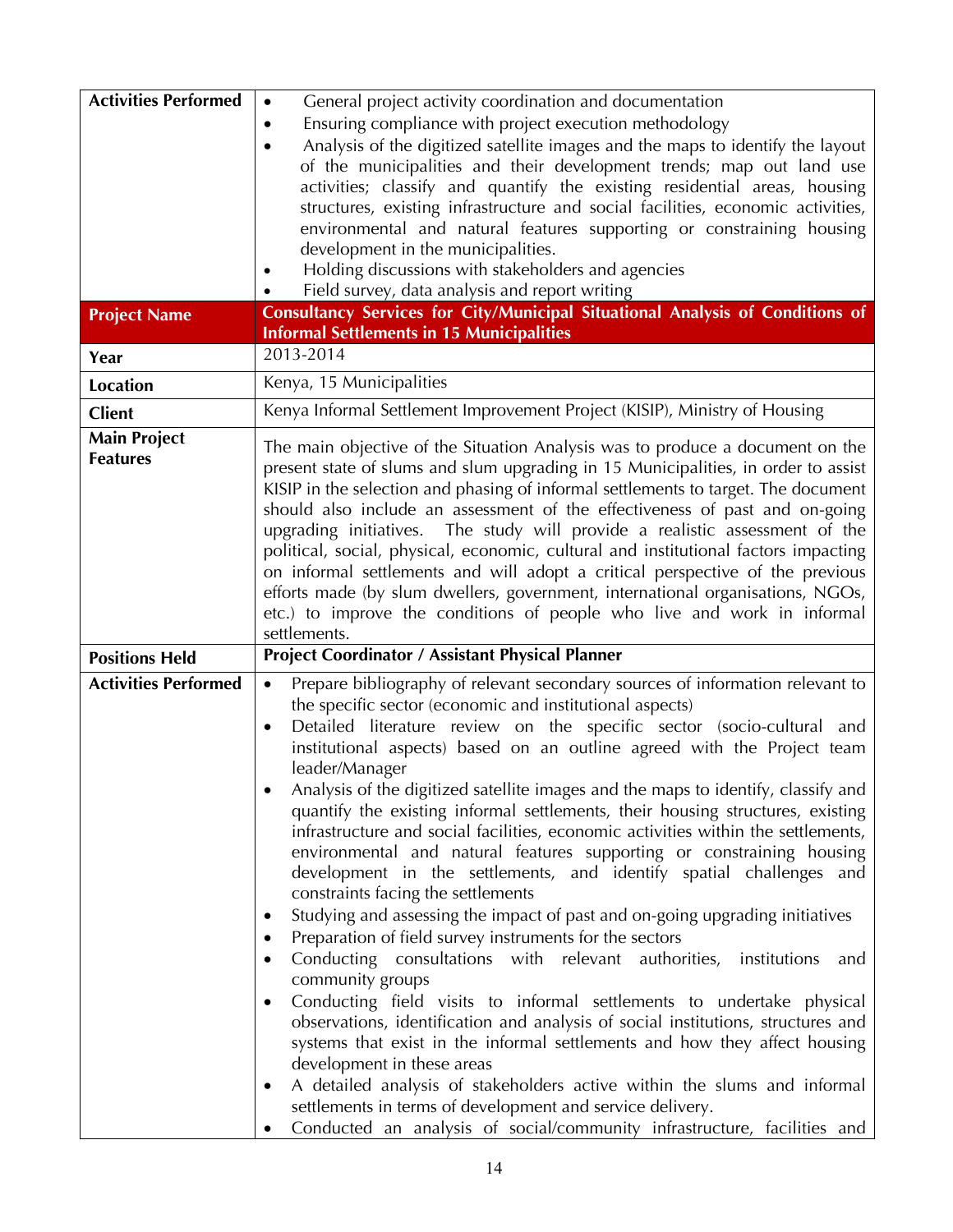|                             | services - (availability, access and conditions)                                          |
|-----------------------------|-------------------------------------------------------------------------------------------|
|                             | Analysis of challenges, constraints and opportunities (critical problems and<br>$\bullet$ |
|                             | needs) facing the settlements as well as development and service delivery                 |
|                             | priorities and preferred approaches                                                       |
|                             | Analysis of policies and regulations which have contributed in various ways<br>$\bullet$  |
|                             | to the development of slums and informal settlements in the urban areas of                |
|                             | Kenya                                                                                     |
|                             | Compiling reports for each municipality and a consolidated report<br>$\bullet$            |
|                             |                                                                                           |
| <b>Project Name</b>         | Kiandutu Settlement Profile, Thika, Kenya                                                 |
| Year                        | 2013                                                                                      |
| <b>Location</b>             | Kenya                                                                                     |
| <b>Client</b>               | Municipal Council of Thika, Akiba Mashinani Trust, Muungano Support Trust and             |
|                             | Muungano Wa Wanavijiji                                                                    |
| <b>Main Project</b>         | Involved situational analysis of Kiandutu informal settlement, negotiating among          |
| <b>Features</b>             | various interests to prepare a settlement enumeration profile and situational             |
|                             | analysis                                                                                  |
| <b>Positions Held</b>       | <b>Research Assistant</b>                                                                 |
| <b>Activities Performed</b> | Preparation of research instruments and data collection<br>$\bullet$                      |
|                             | Collected field data using a handheld GPS (Etrex Garmin)<br>$\bullet$                     |
|                             | Spatial analysis of the settlements to identify existing infrastructure and<br>$\bullet$  |
|                             | housing conditions                                                                        |
|                             | Data analysis and Report writing                                                          |
| <b>Project Name</b>         | <b>Organizing Conference on Approaches to Informal Settlement Upgrading</b>               |
| Year                        | 2012                                                                                      |
| <b>Location</b>             | Kenya                                                                                     |
| <b>Client</b>               | University of Nairobi Centre for Urban Research and Innovations                           |
| <b>Main Project</b>         | Involved organizing and coordinating conference activities and preparation of             |
| <b>Features</b>             | conference proceedings for publication                                                    |
| <b>Positions Held</b>       | <b>Conference Coordinator</b>                                                             |
| <b>Activities Performed</b> | Preparation of conference material<br>$\bullet$                                           |
|                             | Coordination of conference secretariat                                                    |
|                             | Editing of conference proceedings<br>$\bullet$                                            |
| <b>Project Name</b>         | Mukuru Kwa Njenga Upgrading Project                                                       |
| Year                        | 2012                                                                                      |
| <b>Location</b>             | Kenya                                                                                     |
| <b>Client</b>               | University of Nairobi Centre for Urban Research and Innovations, Akiba                    |
|                             | Mashinani Trust, Muungano Support Trust and Muungano Wa Wanavijiji                        |
| <b>Main Project</b>         | Involved situational analysis of informal settlement, negotiating among various           |
| <b>Features</b>             | interests to prepare a settlement structure plan                                          |
| <b>Positions Held</b>       | <b>Research Assistant</b>                                                                 |
| <b>Activities Performed</b> | Preparation of research instruments and data collection<br>$\bullet$                      |
|                             | Collected field data using a handheld GPS (Etrex Garmin)<br>$\bullet$                     |
|                             | Spatial analysis of the settlements to identify existing infrastructure and<br>$\bullet$  |
|                             | housing conditions                                                                        |
|                             | Prepared existing land use maps<br>٠                                                      |
|                             | Data analysis and Report writing                                                          |
| <b>Project Name</b>         | <b>Mabatini Informal Settlement Upgrading Plan</b>                                        |
| Year                        | 2012                                                                                      |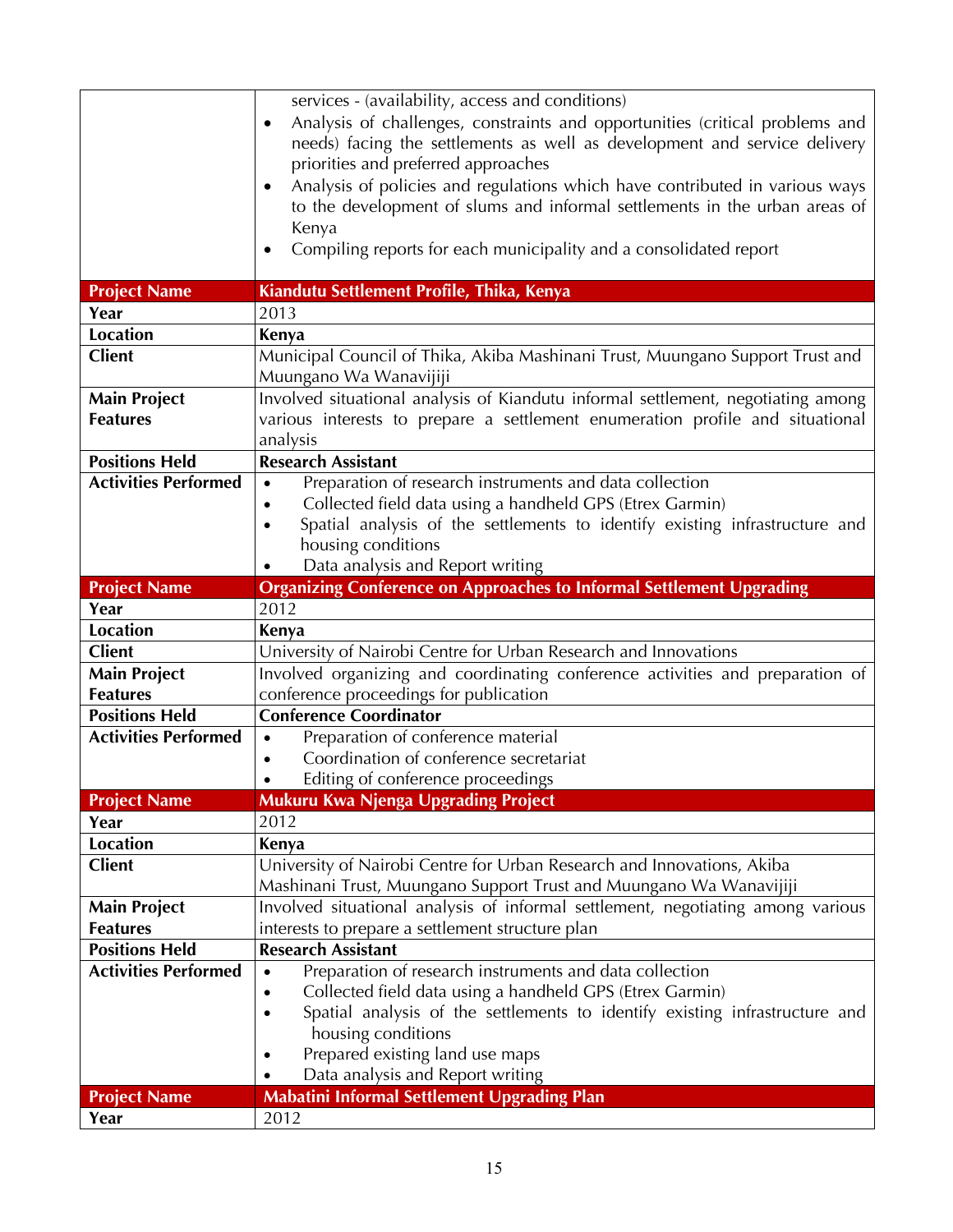| <b>Location</b>             | Kenya                                                                                    |
|-----------------------------|------------------------------------------------------------------------------------------|
| <b>Client</b>               | University of Nairobi Centre for Urban Research and Innovations, Akiba                   |
|                             | Mashinani Trust, Muungano Support Trust and Muungano Wa Wanavijiji                       |
| <b>Main Project</b>         | Involved situational analysis of informal settlement, negotiating among various          |
| <b>Features</b>             | interests to prepare a settlement structure plan                                         |
| <b>Positions held</b>       | <b>Research Assistant</b>                                                                |
| <b>Activities performed</b> | Preparation of research instruments and data collection<br>$\bullet$                     |
|                             | Collected field data using a handheld GPS (Etrex Garmin)<br>$\bullet$                    |
|                             | Spatial analysis of the settlements to identify existing infrastructure and<br>$\bullet$ |
|                             | housing conditions                                                                       |
|                             | Prepared existing land use maps<br>$\bullet$                                             |
|                             | Data analysis and Report writing                                                         |
| <b>Project Name</b>         | <b>World Bank/IFC Survey Project</b>                                                     |
|                             | <b>Conducting field survey in 12 No. Towns</b>                                           |
| Year                        | 2011                                                                                     |
| <b>Location</b>             | Kenya                                                                                    |
| <b>Client</b>               | World Bank/IFC                                                                           |
| Main<br><b>Project</b>      | Involved carrying out survey for the doing business in Kenya country report              |
| <b>Features</b>             |                                                                                          |
| <b>Positions held</b>       | <b>Project Assistant</b>                                                                 |
| <b>Activities performed</b> | Administering field survey instruments, collecting and analyzing data, and<br>$\bullet$  |
|                             | preparation of reports.                                                                  |
|                             | Day-to-day management and administration of the project.<br>$\bullet$                    |
|                             | Preparing draft working documents, reports and draft minutes<br>$\bullet$                |
|                             | Facilitating co-ordination between field survey assistants and project<br>$\bullet$      |
|                             | respondents.                                                                             |
|                             | Preparing draft project accounts                                                         |
| <b>Project Name</b>         | Local Physical Development Plan - Redevelopment Plan                                     |
| Year                        | 2011                                                                                     |
| <b>Location</b>             | Kenya                                                                                    |
| <b>Client</b>               | African International University                                                         |
| <b>Main Project</b>         | Involved preparation of amalgamation plan for two separate university plots              |
| <b>Features</b>             |                                                                                          |
| <b>Positions held</b>       | <b>Assistant Physical Planner</b>                                                        |
| <b>Activities performed</b> | Prepared Planning Briefs - amalgamation, change of users etc<br>$\bullet$                |
|                             | Prepared Environmental Impact Assessment reports.<br>$\bullet$                           |
|                             | Submitted/followed up planning reports<br>$\bullet$                                      |

| <b>SEA/EIA RELATED PROJECTS</b> |                                                                                                                             |
|---------------------------------|-----------------------------------------------------------------------------------------------------------------------------|
| <b>Project Name</b>             | <b>Environmental Impact Assessment of the proposed RCMRD Complex on plot LR</b><br>No. 12190, Kasarani, Nairobi City County |
| Year                            | 2018                                                                                                                        |
| <b>Location</b>                 | Kenya                                                                                                                       |
| <b>Client</b>                   | Regional Centre for Mapping of Resources for Development [RCMRD]                                                            |
| <b>Main Project</b>             | Involved preparation of Environmental Impact Assessment                                                                     |
| <b>Features</b>                 |                                                                                                                             |
| <b>Positions held</b>           | <b>Environmental Law and Policy Analyst</b>                                                                                 |
| <b>Activities performed</b>     | Review the legal and policy framework for EIA<br>$\bullet$                                                                  |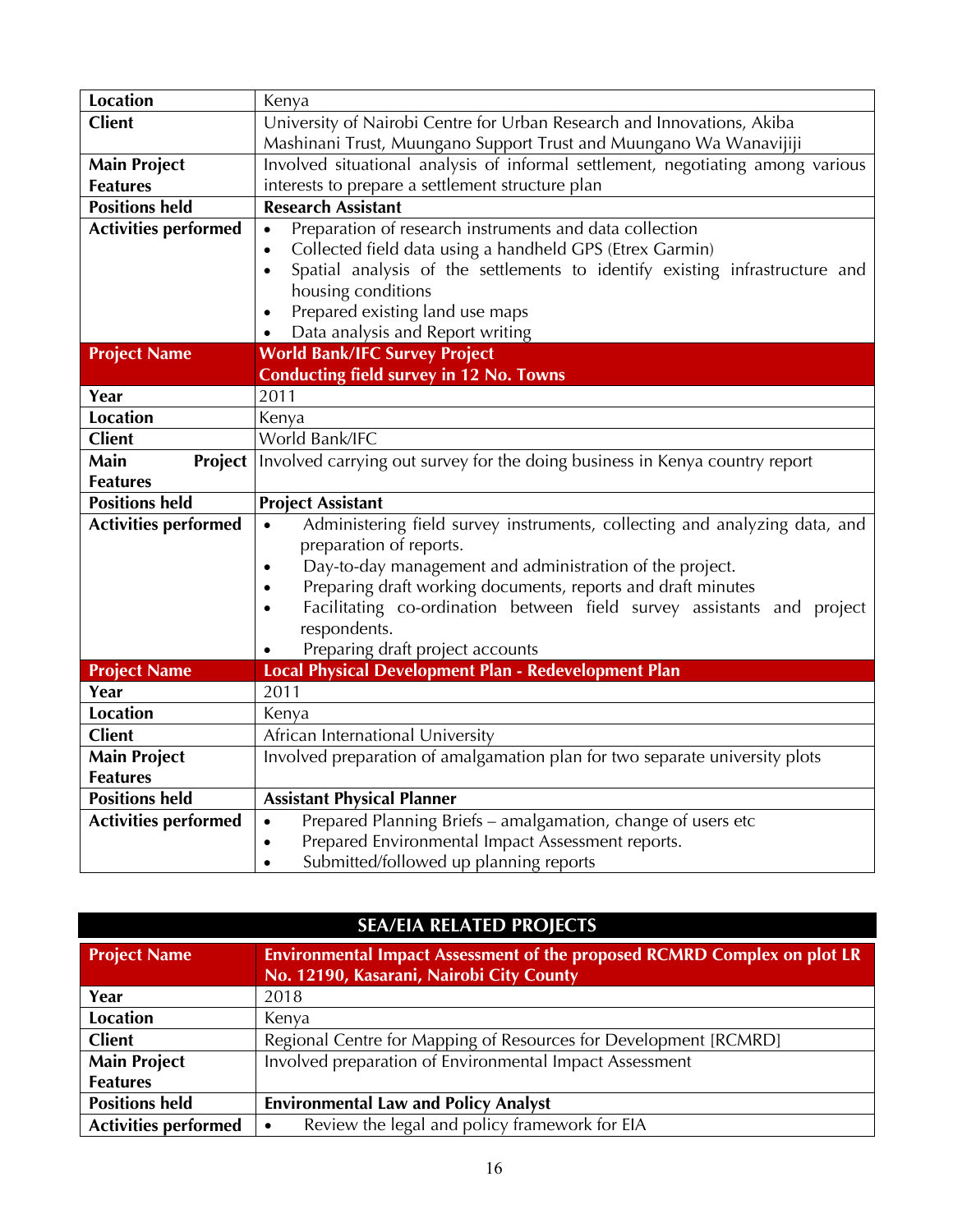|                             | Preparation of draft chapter report on legal and policy framework<br>$\bullet$          |
|-----------------------------|-----------------------------------------------------------------------------------------|
| <b>NEMA EIA LICENCE</b>     | NEMA/EIA/PSL/6245                                                                       |
| NO.                         |                                                                                         |
| <b>Project Name</b>         | Strategic Environmental Assessment of the ICDC Industrial Park Master plan on           |
|                             | Block 15/1757, Eldoret Town, Uasin Gishu County                                         |
| Year                        | $2015 - 2017$                                                                           |
| <b>Location</b>             | Kenya                                                                                   |
| <b>Client</b>               | Industrial and Commercial Development Corporation (ICDC)                                |
| <b>Main Project</b>         | Involved preparation of Strategic Environmental Assessment                              |
| <b>Features</b>             |                                                                                         |
| <b>Positions held</b>       | Physical Planner, Environmental Law and Policy Analyst, Project Coordinator             |
| <b>Activities performed</b> | Review the legal and policy framework for SEA<br>$\bullet$                              |
|                             | Preparation of draft chapter report on legal and policy framework<br>$\bullet$          |
|                             | Assisted in stakeholder participation<br>$\bullet$                                      |
|                             | Assisted in collection of baseline environmental data                                   |
|                             | Identification of possible impacts expected on the environment upon                     |
|                             | implementation of the proposed Industrial park master plan.                             |
|                             | Analysis of mitigation measures and environmental management plan,<br>$\bullet$         |
|                             | Identification, evaluation and preparation of reports on alternatives to the            |
|                             | Industrial Park Land Use Option                                                         |
|                             | <b>Impact Prediction and Mitigation Measures</b><br>$\bullet$                           |
|                             | Assisted in drafting the Strategic Environmental and Social Management<br>$\bullet$     |
|                             | Plan                                                                                    |
| <b>NEMA EIA LICENCE</b>     | NEMA/SEA/5/2/044                                                                        |
| NO.                         |                                                                                         |
|                             |                                                                                         |
| <b>Project Name</b>         | <b>Environmental Impact Assessment of the proposed ICDC Complex on Block</b>            |
|                             | 15/1757, Eldoret Town, Uasin Gishu County                                               |
| Year                        | 2015 - 2017                                                                             |
| <b>Location</b>             | Kenya                                                                                   |
| <b>Client</b>               | Industrial and Commercial Development Corporation (ICDC)                                |
| <b>Main Project</b>         | Involved preparation of Environmental Impact Assessment                                 |
| <b>Features</b>             |                                                                                         |
| <b>Positions held</b>       | Physical Planner, Environmental Law and Policy Analyst, Project Coordinator             |
| <b>Activities performed</b> | Review the legal and policy framework for EIA<br>$\bullet$                              |
|                             | Preparation of draft chapter report on legal and policy framework<br>٠                  |
|                             | Assisted in stakeholder participation<br>$\bullet$                                      |
|                             | Assisted in collection of baseline environmental data<br>$\bullet$                      |
|                             | Assisted in identification of possible impacts expected on the environment<br>$\bullet$ |
|                             | upon implementation of the proposed ICDC complex, preparing mitigation                  |
|                             | measures and environmental management plan, generating baseline data for                |
|                             | monitoring and evaluation of how well the mitigation measures are being                 |
|                             | implemented during the project cycle, presenting alternative project design,            |
|                             | construction materials and technology, domestic wastewater management                   |
|                             | and solid waste management alternatives                                                 |
|                             | Preparing draft EIA report                                                              |
| <b>NEMA EIA LICENCE</b>     | NEMA/EIA/PSL/5428                                                                       |
| NO.                         |                                                                                         |
| <b>Project Name</b>         | <b>Environmental Impact Assessment for Proposed Borehole Drilling Gatwekera</b>         |
| Year                        | <b>Village in Kibera Nairobi City County</b><br>2014                                    |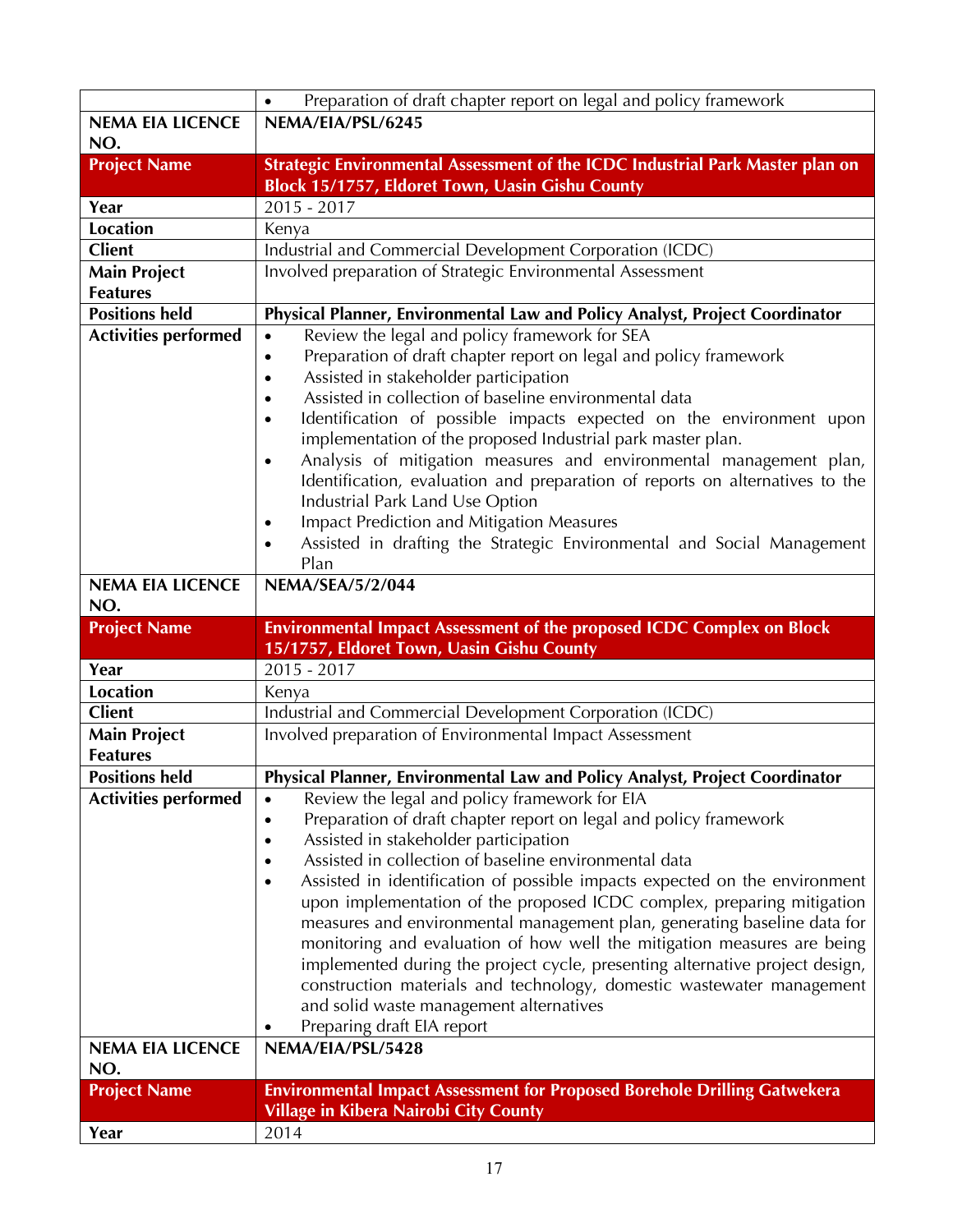| <b>Location</b>             | Kenya                                                                                                                                                                                                                                                                                                                                                                                                                                                           |
|-----------------------------|-----------------------------------------------------------------------------------------------------------------------------------------------------------------------------------------------------------------------------------------------------------------------------------------------------------------------------------------------------------------------------------------------------------------------------------------------------------------|
| <b>Client</b>               | Shining Hope for Communities (SHOFCO)                                                                                                                                                                                                                                                                                                                                                                                                                           |
| <b>Main Project</b>         | Involved preparation of Environmental Impact Assessment                                                                                                                                                                                                                                                                                                                                                                                                         |
| <b>Features</b>             |                                                                                                                                                                                                                                                                                                                                                                                                                                                                 |
| <b>Positions held</b>       | <b>Physical Planner Assistant</b>                                                                                                                                                                                                                                                                                                                                                                                                                               |
| <b>Activities performed</b> | Assisted in stakeholder participation<br>$\bullet$<br>Assisted in collection of baseline environmental data<br>$\bullet$<br>Assisted in identification of possible impacts expected on the environment<br>$\bullet$<br>upon implementation, preparing mitigation measures and environmental<br>management plan, generating baseline data for monitoring and evaluation of                                                                                       |
|                             | how well the mitigation measures are being implemented during the project<br>cycle, presenting alternative project design, construction materials and<br>technology among others<br>Preparing draft EIA report                                                                                                                                                                                                                                                  |
| <b>Project Name</b>         | <b>Environmental Impact Assessment for Proposed Proposed Commercial Media</b><br>Training Center On LR. NO. 1159/100, Off Dagoretti road, Karen; Nairobi                                                                                                                                                                                                                                                                                                        |
|                             |                                                                                                                                                                                                                                                                                                                                                                                                                                                                 |
| Year                        | 2014                                                                                                                                                                                                                                                                                                                                                                                                                                                            |
| <b>Location</b>             | Kenya                                                                                                                                                                                                                                                                                                                                                                                                                                                           |
| <b>Client</b>               | Star Times China-Africa Digital Television Media                                                                                                                                                                                                                                                                                                                                                                                                                |
| <b>Main Project</b>         | Involved preparation of Environmental Impact Assessment                                                                                                                                                                                                                                                                                                                                                                                                         |
| <b>Features</b>             |                                                                                                                                                                                                                                                                                                                                                                                                                                                                 |
| <b>Positions held</b>       | <b>Physical Planner Assistant</b>                                                                                                                                                                                                                                                                                                                                                                                                                               |
| <b>Activities performed</b> | Assisted in stakeholder participation<br>$\bullet$                                                                                                                                                                                                                                                                                                                                                                                                              |
|                             | Assisted in collection of baseline environmental data<br>$\bullet$                                                                                                                                                                                                                                                                                                                                                                                              |
|                             | Assisted in identification of possible impacts expected on the environment<br>$\bullet$<br>upon implementation, preparing mitigation measures and environmental<br>management plan, generating baseline data for monitoring and evaluation of<br>how well the mitigation measures are being implemented during the project<br>cycle, presenting alternative project design, construction materials and<br>technology among others<br>Preparing draft EIA report |

| <b>RESEARCH AND PUBLICATIONS</b> |                                                                                   |
|----------------------------------|-----------------------------------------------------------------------------------|
| Author(s)                        | <b>Paper</b>                                                                      |
| Olale P, Odote C                 | Assessing Efficacy of Kenya's Spatial Planning Tools Towards Sustainable          |
| and Kibugi R                     | Management of the Land-Sea Interface,                                             |
| Olale P, Odote C                 | Leveraging Integrated Spatial Planning for Sustainable Regulation of Coastal      |
| and Kibugi R                     | Tourism Activities in Malindi Town, Kenya                                         |
| Olale P, Odote C                 | Integrating Marine Spatial Planning in Governing Kenya's Land-Sea Interface for a |
| and Kibugi R                     | Sustainable Blue Economy                                                          |
| Peter Ngau and                   | Dialogues on Informality: Land Sharing as a Sustainable approach to Tenure        |
| Philip Olale                     | Security in Kiandutu Informal Settlement Thika, Kenya                             |
| Philip Olale                     | Negotiating Access to Land by Squatters: Case of Gandini, Maunguja and Kashani    |
|                                  | Land in Mombasa County, Kenya                                                     |
| Philip Olale                     | Implications of Land Tenure Security on Sustainable Land Use in Informal          |
|                                  | Settlements in Nairobi                                                            |
| Diana Kinya and                  | Prevention of Slum Gentrification after Land Allocation to Individual Squatters;  |
| Philip Olale                     | Case of Nyamaroto Informal Settlement Nakuru County, Kenya                        |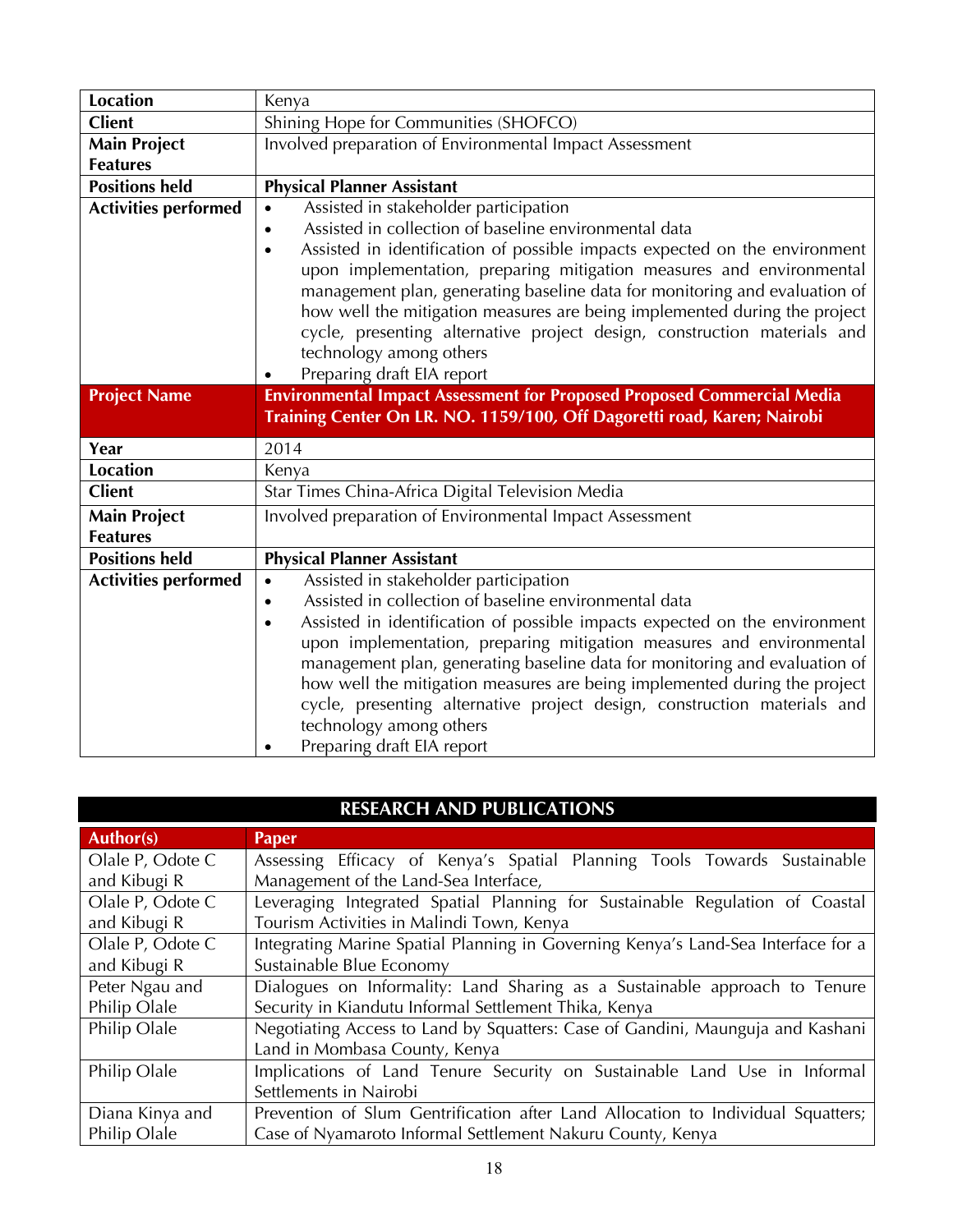| Romanus Opiyo<br>and Philip Olale                                                     | Alternatives to Eviction: Scenarios for Access to Land by the Urban Poor in<br>Kiandutu Informal Settlement Thika, Kenya                                                                                                                                             |
|---------------------------------------------------------------------------------------|----------------------------------------------------------------------------------------------------------------------------------------------------------------------------------------------------------------------------------------------------------------------|
| Philip Olale, Jack<br>Makau, Danilo<br>Antonio, Rebecca<br>Ochong, Solomon<br>Mkumbwa | Alternatives to Eviction: Scenarios for Access to Land by the Urban Poor in<br>Kiandutu Informal Settlement, Kenya - Paper prepared for presentation at the<br>"2016 World Bank Conference on Land and Poverty" The World Bank -<br>Washington DC, March 14-18, 2016 |
| Hellen Nzainga and<br>Philip Olale                                                    | Relation Between Environmental Degradation and Gender Based Violence (GBV) -<br>An Article prepared for UNCRD Workshop on Environmental Protection and<br>Capacity Building for Conflict Prevention $22^{nd}$ - $27^{th}$ July 2013                                  |
| Hellen Nzainga and<br>Philip Olale                                                    | Gender Issues and Environmental Protection and Management - An Article<br>prepared for UNCRD Workshop on Environmental Protection and Capacity<br>Building for Conflict Prevention $22^{nd}$ - $27^{th}$ July 2013                                                   |
| Hellen Nzainga and<br>Philip Olale                                                    | The Role of Participatory Planning for Effective Environmental Management - An<br>Article prepared for UNCRD Workshop on Environmental Protection and Capacity<br>Building for Conflict Prevention 22 <sup>nd</sup> - 27 <sup>th</sup> July 2013                     |
| Prof. Peter Ngau<br>and Philip Olale                                                  | Land Tenure and Administration in Informal Settlements in Kenya: Making a Case<br>for Pro-Poor Land Accessibility'. This paper was meant to inform National Slum<br>Upgrading and (Prevention) Policy preparation.                                                   |

| <b>TEACHING ASSIGNMENTS AND EXPERIENCE</b> |                                                                                                                                                                                    |
|--------------------------------------------|------------------------------------------------------------------------------------------------------------------------------------------------------------------------------------|
| Year                                       | <b>Assignment</b>                                                                                                                                                                  |
| 2020/2021                                  | <b>Planning Law</b> (Department of Urban and Regional Planning University of<br>Nairobi)                                                                                           |
| 2020/2021                                  | Regional Planning Principles and Techniques (Department of Urban and<br>Regional Planning University of Nairobi)                                                                   |
| 2017/2018/2019/2020                        | Co-Studio Master: BUR 212/213: Rural Planning Studio (Department of Urban<br>and Regional Planning University of Nairobi)                                                          |
| 2017/2018                                  | Co-Coordinator: BUR 402: Planning Development Project (Department of<br>Urban and Regional Planning University of Nairobi)                                                         |
| 2017/2018/2019                             | Undergraduate Student Supervision: BUR 405/402: Planning Research Project<br>and Planning Development Project (Department of Urban and Regional<br>Planning University of Nairobi) |
| 2015/2016                                  | Teaching Assistant: BUR 309: Research Methodology (Department of Urban<br>and Regional Planning University of Nairobi)                                                             |
| 2015                                       | Teaching Assistant: BUR 102: Rural Planning Principles and Techniques (1st<br>Year Class of 2012/2013 Department of Urban and Regional Planning<br>University of Nairobi)          |
| 2015/2019                                  | Teaching Assistant: BRE 213 - Elements of Urban and Regional Planning<br>BQS 215 - Urban and Regional Planning (Department of Real Estate and<br><b>Construction Management)</b>   |
| 2014/2015                                  | Guest Lecture on 'Environmental Management in Human Settlements' (BAR 707<br>- Human Settlements - Department of Architecture and Building Science<br>University of Nairobi)       |